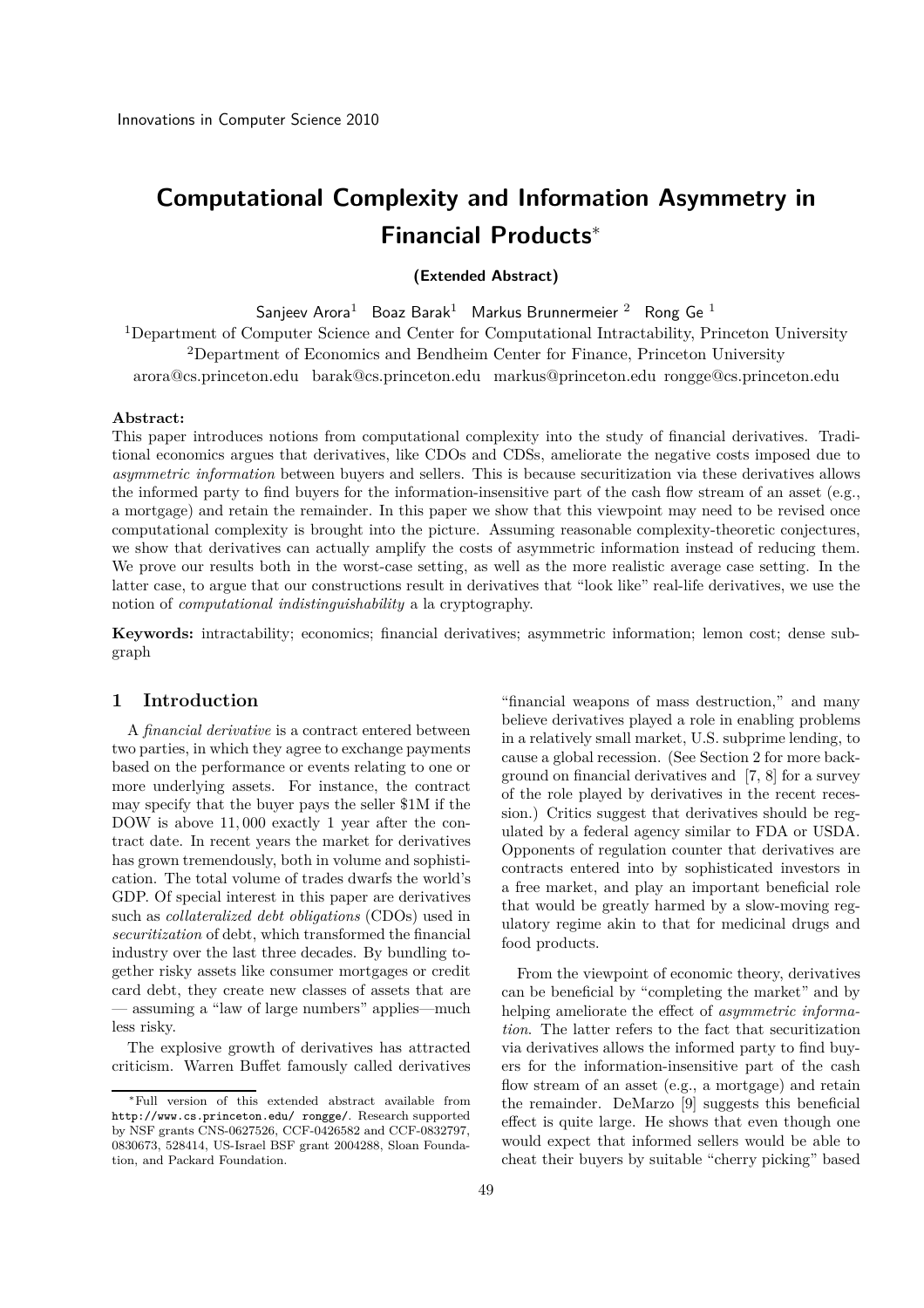upon their hidden information, in fact derivatives like CDOs protect the buyers.

The practical downside of using derivatives is that they are *complex* assets that are difficult to price. Studies suggest that valuations for a given product by different sophisticated investment banks can be easily 17% apart [5] and that even a single bank's evaluations of different tranches of the same derivative may be mutually inconsistent [11]. Many sources for this complexity have been identified, including the complicated structure of many derivatives, the sheer volume of financial transactions, the need for highly precise economic modeling, the lack of transparency in the markets, and more. Recent regulatory proposals focus on improving transparency as a partial solution to the complexity.

This paper shows that the seeming difficulty of pricing is quantifiable using computational complexity, and has a strong bearing on the issue of asymmetric information. From a distance, such results should not look surprising to computer scientists. Consider for example a derivative whose contract contains a 1000 digit integer *n* and has a nonzero payoff iff the unemployment rate next January, when rounded to the nearest integer, is the last digit of a factor of *n*. A relatively unsophisticated seller can generate such a derivative together with a fairly accurate estimate of its yield (to the extent that unemployment rate is predictable), yet even sophisticated buyers like Goldman Sachs would have no idea what to pay for it since they do not know how to factor *n*. This example shows both the difficulty of pricing arbitrary derivatives and the possible increase in asymmetry of information via derivatives. It suggests that derivative contracts could contain information that is in plain view yet cannot be understood with any foreseeable amount of computational effort. This can be viewed as an extreme case of bounded rationality [14] whereby even the most sophisticated investment banks cannot be fully rational since they do not have unbounded computational power.

Of course, the above "factoring derivative" is far from any contract that is currently traded on derivatives market, so such a hardness result is not useful. Popular derivatives in securitization such as CDOs involve *threshold functions* (see Section 2). We show that interesting problems involving derivative pricing are NP-hard for even these classes of derivatives, and in fact are NP-hard to approximate (Section 3). The intractability of approximation arises in cases where there is a small amount of asymmetric information the seller knows a little bit more than the buyer about the underlying assets.

While the above hardness result hints at the difficulty of designing accurate pricing algorithms, it does not —like all NP-hardness results— rule out this endeavor on "real-life" instances.

In the finance industry as well as finance theory it is customary to consider assets whose yields are distributed according to standard models like *Gaussian copula*. From a computer science viewpoint this implies moving to the setting of average-case complexity. The model used in this extended abstract is a very simple subcase of the Gaussian copula, where yields are either 0 or 1. Our most important result shows that the pricing problem in our simple model are at least as hard as the *planted dense subgraph* problem, even in these settings. (Note that since this is a hardness result, if it holds in simpler models it also extends for any more complicated model that contains the simpler model as a subcase.) Furthermore, we argue that the hard instances "look indistinguishable" from real-life instances that are randomly generated. **High level idea:** The high level idea in our main result is that everyday derivatives like CDOs are defined using threshold functions on various subsets of the asset pools. Our result is related to the well known fact that random election involving *n* voters can be swung with significant probability by making  $\sqrt{n}$  voters vote the same way. *Private information* for the seller can be viewed as a restriction of the input distribution known only to the seller. The seller can structure the derivative so that this private information corresponds to "swinging the election." What is surprising is that a computationally limited buyer may not have any way to distinguish such a *tampered* derivative from untampered derivatives. Formally, the indistinguishability relies upon the conjectured intractability of the *planted dense subgraph* problem.<sup>1</sup> This is a well studied problem in combinatorial optimization (e.g., see [6, 12, 15]), and the planted variant of it has also been recently proposed by Applebaum et al. [3] as a basis for a public-key cryptosystem.

**Akerloff's notion of lemon costs.** Akerloff's classic 1970 paper [2] gives a simple framework for quantifying asymmetric information. The simplest setting is as follows. You are in the market for a used car. A used car in working condition is worth \$1000. However, 20% of the used cars are *lemons* (i.e., are useless, even though they look fine on the outside) and their true worth is \$0. Thus if you could pick a used car at random then its expected worth would be only

<sup>1</sup>Note that debt-rating agencies such as Moody's or S&P currently use simple simulation-based approaches [20], and hence may fail to detect tampering even in the parameter regime where the densest subgraph can be solved in polynomialtime using, say, semidefinite programming.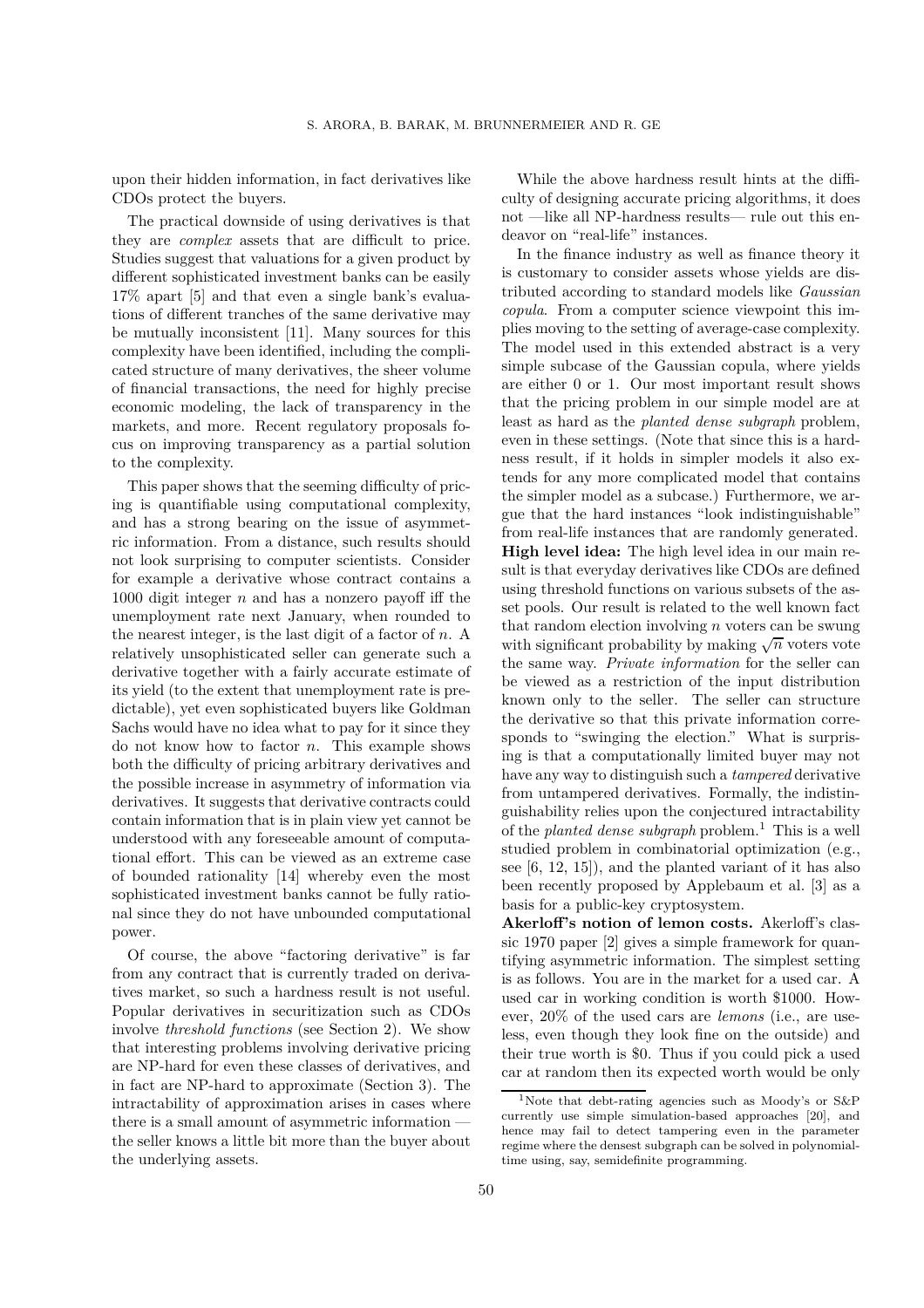\$800 and not \$1000. Now consider the seller's perspective. Suppose sellers know whether or not they have a lemon or not. Then a seller who knows that his car is not a lemon would be unwilling to sell for \$800, and would exit the market. Thus the market would feature only lemons, and nobody would buy or sell. Akerloff's paper goes on to analyze reasons why used cars do sell in real life. We will be interested in one of the reasons, namely, that there could be a *difference* between what a car is worth to a buyer versus a seller. In the above example, the seller's value for a working car will have to be \$200 less than the buyer's in order for trade to occur. In this case we say that the "lemon cost" of this market is \$200. Generally, the higher this cost, the less efficient is the market.

**Cost of complexity.** We will define a notion of "lemon cost" for derivatives. When sellers have more information than buyers, they have an incentive to structure the derivatives to their advantage. The lemon cost is the maximum advantage they can gain (see Section 2.1) on their entire bundle of assets. We quantify the *cost of complexity* by comparing the lemon cost in the case that the buyers are computationally unbounded, and the case that they can only do polynomial-time computation. We will show that there is a significant difference between the two scenarios.

Note that the lemon issue for derivatives has been examined before. It is well-recognized that since a seller is more knowledgeable about the assets he is selling, he may design the derivative advantageously for himself by suitable cherry-picking. However it was believed (and shown in the above-mentioned work of DeMarzo) that the effects of such cherry-picking can be mitigated. This belief is questioned by our paper.

Could one tackle the tempering issues raised here by instituting a *Lemon Law* for derivatives, guaranteeing a way to "roll-back" an agreement if an irregularity is discovered? We suggest (see Section 5.1) a surprising answer: in many models, even the problem of detecting the tampering *ex post* may be intractable. In contrast, we also mention some preliminary results (see Section 6) suggesting that one could mitigate the problems we identify by using certain exotic derivatives whose design (and pricing) is influenced by computer science ideas. Though these are provably tamper proof in our simpler model, it remains to be seen if they can find economic utility in more realistic settings.

**Companion paper:** This paper is geared to a CS audience and proves simple cases of the result for binary CDOs only—that showcases the essential computer science ideas. There is a companion paper geared to economics audiences that quantifies the economic effects of complexity more carefully. The hardness results are proved in more realistic models of derivatives that involve *tranching*, and they lead to classification of different derivative families according to the "cost of complexity." The asset distributions involve industry-standard models, and the lemon issue is studied in a DeMarzo-like model of asymmetric information, which contrasts the results with DeMarzo's and thus may be interesting to economists.

# **2 Definitions and Finance Background**

A derivative is a contract entered between two parties to exchange payments based on some events to underlying assets. Derivatives are extremely general: the events can be discrete events such as default or change in credit rating, as well as just market performance. The assets themselves can be a company, a loan, or even another derivative. Neither party has to actually own the assets in question. The payment structure can also be fairly complex, and can also depend on the timing of the event. See the book [16] for a general treatment of derivatives and [17] for a practical aspects of evaluating the kind of derivatives discussed below. The papers [7, 8] discuss the role derivatives played in bringing about the recent economic crisis. In Section 4.4 we compare the features of our model with the kind of derivatives used in practice.

Formally, a derivative may be viewed as a function  $f(X_1, X_2, \ldots, X_s)$  that maps a vector of economic variables  $X_1, X_2, \ldots, X_s$  to a real number, which represents the *payment* (possibly negative) from the first party to the second. This function is specified in the derivative's contract, which can run into hundreds of pages. Economists typically think of the *Xi*'s as stochastic variables (possibly dependent). Thus the fair "price" of this derivative for a risk averse buyer is  $E[f(X_1, X_2, \ldots, X_s)]$ . For example, in a *credit default swap (CDS)*, Party A "insures" Party B against default of a third Party C, by promising to pay amount *M* if *C* defaults in one year. This contract may be viewed as specifying a function  $f(X_1)$ where  $X_1$  is an indicator random variable for the event "C defaults in one year" and  $f: \{0,1\} \rightarrow \Re$  where  $f(0) = 0, f(1) = M$ .

In the *derivative pricing* problem, we are given a description of *f*, and joint distribution of the underlying variables  $X_1, X_2, \ldots, X_s$ , and need to compute  $E[f(X_1, X_2, \ldots, X_s)].$  While computing the expectation exactly is  $\sharp \mathbf{P}$ , if *f* is efficiently computable in a bounded domain, and the joint distribution of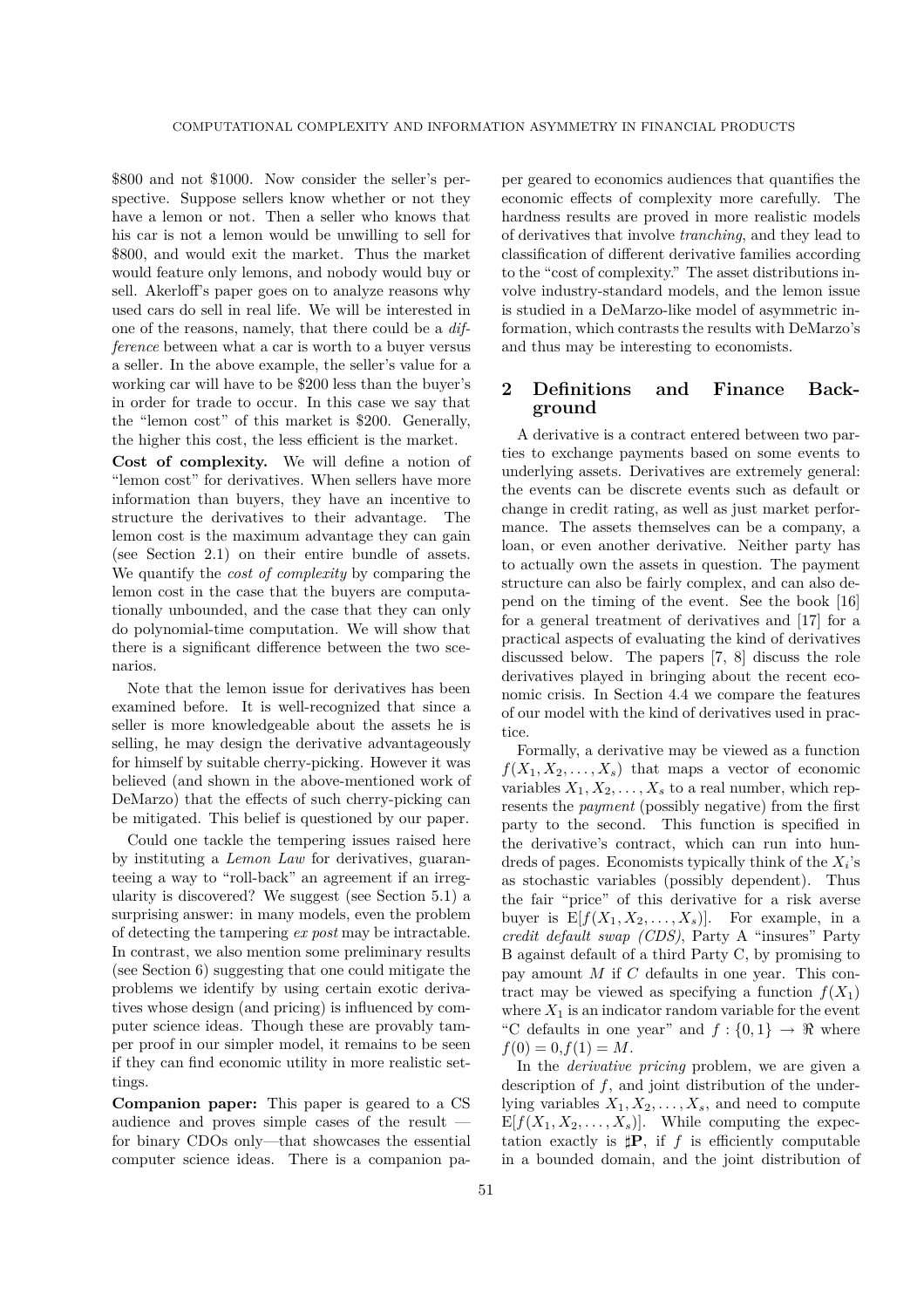$X_1, X_2, \ldots, X_s$  is sampleable, then one can approximate this expectation up to arbitrary inverse polynomial accuracy using the *Monte Carlo* method (i.e., repeatedly sample values for  $X_1, X_2, \ldots, X_s$  and empirically estimate  $E[f(X_1, X_2, \ldots, X_s)]$ , and this is a popular approach in practice.

We will be interested in derivatives that arise in debt *securitization*, where consumer debt such as mortgages are packaged into new products with lower risk. A simple example is a *collateralized debt obligation (CDO)*. For simplicity suppose the seller owns *D* mortgages whose returns are iid Bernoulli variables that are equally likely to be 1 or 0. Individually, these may be too risky for risk-averse investors such as pension funds. Viewed as a bundle, these can be viewed as a single asset whose distribution is  $B(D, 1/2)$  and thus approximately gaussian when *D* is moderately large. This entire bundle is split into two parts according to a threshold  $\alpha \in [0,1]$ . The first part, called the *senior tranche* is a claim to the first *αD* units of income from the assets. Typically  $\alpha$  is less than the expected fraction of assets with a return (i.e. 1*/*2 in this case), and so with very high probability the senior tranche's return will be exactly *αD*. For this reason senior tranches were often considered investment grade assets and given very high ratings such as AAA (the highest possible rating reserved only for the safest of investments). The second part, called the *junior tranche*, is a claim to the rest of the income. Obviously, the junior tranche has much higher variance than the senior tranche. The sellers often retain this tranche as a sign of confidence in the underlying assets. (We note that the above is a highly simplified description. Often the pool is split into more than two tranches.)

From a computer science viewpoint, a CDO is a *threshold function* (aka perceptron). It is not uncommon to also find *CDO*2, which are CDOs of CDOs. These can be viewed as depth 2 threshold circuits. Higher depth circuits such as *CDO*<sup>3</sup> also exist but are less common. For all of those approximate pricing can be done via Monte Carlo simulation, while it's **P**-complete to compute the exact expectation for higher depth circuits.

In this paper we are concerned with situations involving *asymmetric information*, where the seller may have more accurate information about the distribution of  $X_i$ 's than the buyer. For example, a bank that creates the above CDO could know that certain mortgages will default with probability higher than 1*/*2. This problem of asymmetric information has been recognized before, and the common wisdom is that the senior tranche isolates the buyer from its ef-

fect, and hence allows them to invest in the *information insensitive* part of the pool, where they are not at a disadvantage compared to the seller. This paper seeks to question this received wisdom.

In this version geared to a CS audience, we study these issues with respect to *Binary CDOs*, which is a discrete version of the above, where the senior tranche gets  $\alpha D$  as long as the total yield of  $D$  assets is above  $\alpha D$ , and gets nothing otherwise. The junior tranche gets the rest of the income. While binary CDOs are not as common in practice, they capture all the essential elements of the more general case, which is presented in the companion paper to this paper.

## **2.1 Quantifying Asymmetric Information, Lemon Costs and Cost of Complexity**

We borrow notions from Akerloff's work on lemons to quantify the cost of asymmetric information between seller and buyer. For simplicity this definition assumes that assets take values in {0*,* 1}. A *lemon* is an asset whose value is 0 and this is known to the seller but not to the buyer. We assume the buyer knows the total number of lemons but not their identity.

For any derivative *F* on *N* inputs, input distribution *X* over  $\{0,1\}^N$ , and  $n \leq N$ , we define the *lemon cost* of *F* for *n* junk assets as

$$
\Delta(n) = \Delta_{F,X}(n)
$$
  
=  $E[F(X)]$   

$$
- \min_{S \subseteq [N], |S| = n} E[F(X)|X_i = 0 \forall i \in S]
$$

where the min takes into account all possible ways in which seller could "position" the junk assets among the *N* assets while designing the derivative. (We'll often drop the subscripts  $F, X$  when they are clear from context.) As we discussed earlier, the first term  $E[F(X)]$ , which represents the expected value of the derivative when there are no lemons, can be computed approximately with any inversed polynomial precision by Monte Carlo methods. The main difficulty in computing  $\Delta(n)$  lies in the minimization in the second term. The lemon cost captures the inefficiency introduced in the market due to the existence of "lemons" or junk assets. When the buyers suspect that there might be *n* lemons in the assets, he would buy the asset only if the seller is willing to sell him the asset for  $E[F(X)] - \Delta(n)$ . (There are economic and regulatory reasons why the seller might be willing to do so, as explained in the companion paper.)

Of course, the above definition of lemon costs ignores the computational complexity of computing  $\Delta(n)$ . In real life, one must assume that all actors are computationally limited. Accordingly, we will focus on the complexity of computing  $\Delta(n)$ .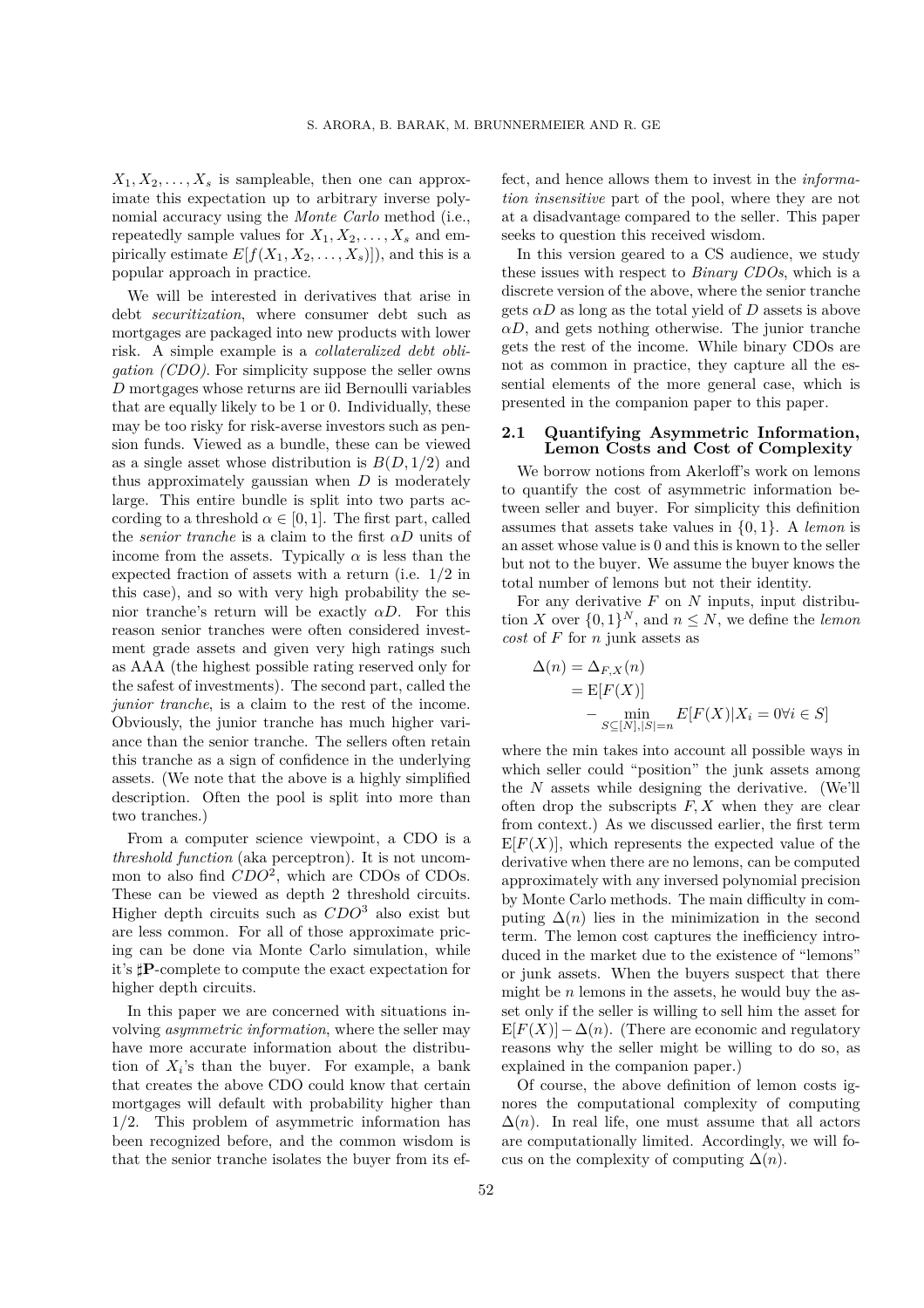# **3 Worst-case Complexity of Computing Lemon Cost**

In this section we show that computing the lemon cost is NP-hard and furthermore even computing approximations is NP-hard.

#### **3.1 Derivative Lemon Cost Problem**

As we explained in Section 2, a derivative can be viewed as a function *f* that takes inputs (payoffs of assets or other derivatives), and outputs the payoff. The inputs (payoffs of assets) have a certain known distribution. The derivative pricing problem is to compute the expected value of *f* given the input distribution. The most common type of functions appear in derivatives are the threshold functions (such as CDSs, CDOs or  $CDO<sup>2</sup>$ s in Section 2). For the input distribution, in many models, the input variables are assumed to be independent. In more complex models, the input variables are assumed to take value according to a *Gaussian copula*, which means they are Gaussians with a block diagonal covariance matrix (the block diagonal covariance matrix models the correlation within a certain area or industry).

Here we consider the difficulty of pricing derivatives when some inputs may be lemons —in other words, the difficulty of evaluating  $\Delta(n)$  defined above. In this problem, the seller has *N* assets (inputs) whose values are i.i.d. distributed (has payoff 0 with probability *p* and has payoff 1 with probability  $1 - p$ . Up to now there's no difference between this problem and derivative pricing. The key difference is, the seller knows *n* out of *N* assets are "lemons" which always gives payoff 0. The buyers only know the number *n* but not which assets are lemons. So the buyers want to know the lemon cost (as defined in Section 2.1) of the derivatives. We now formally define the class of derivatives we consider and the lemon cost:

#### **Binary CDO's.**

A (first order) *binary CDO* is a derivative *f* depending on inputs  $x = (x_1, \ldots, x_N)$  that has the following form:  $f(x)$  outputs  $c$  if  $\sum_{j \in S} x_i$  is at least some threshold *t* and outputs 0 otherwise, where  $S \subseteq [N]$ , and  $c, t \geq 0$ . An *order r binary CDO* is a derivative of this form where the *xi*'s in the sum are replaced with order (*r* − 1) binary CDO's. A *portfolio* of order *r* binary CDO's, is a derivative  $f(x) = f_1(x) + \cdots + f_M(x)$ , where each of the  $f_i$ 's is an order  $r$  binary CDO, and for every  $x, f(x) \le \sum_{i=1}^{N} x_i$ . (This ensures that the seller can always cover the value of the derivative the seller can always cover the value of the derivative from the underlying assets.) The Derivative Lemon Cost Problem of order *r* (*DLC*[*r*]) is defined as the task of, given input a portfolio  $\hat{f} = f_1 + \cdots + f_M$ of order *r* derivatives on *N* inputs and a number of lemons  $n < N$ , computing the number

$$
\Delta \sum f_i(n) = \mathbb{E}[\sum_{i=1}^m f_i] - \min_{S \subseteq [N], |S| = n} \mathbb{E}[\sum_{i=1}^m f_i | x_S = 0]
$$

(where  $x_S = 0$  means  $x_i = 0 \quad \forall i \in S$ .)

We show that it's NP-hard to approximate *DLC*[1] with approximation  $1+\epsilon$  for a fixed  $\epsilon > 0$ , and  $DLC[2]$ is NP-hard to approximate up to  $\Omega(2^{(log N)^{1/3-\epsilon}})$  for any  $\epsilon$ . The hardness of approximating a single derivative can be shown by adding an additional level of derivative that computes the sum of *fi*'s, so our result also implies hardness of approximating the lemon cost of a single derivative of order 2 and 3.

#### **3.2 Hardness of** *DLC*[1]

**Theorem 1.** *It's NP-hard to approximate DLC*[1] *with approximation*  $1 + \epsilon$  *for a fixed*  $\epsilon > 0$ 

*Proof.* We give a gap-preserving reduction from max independent set with degree bound *d* to *DLC*[2]. Max independent set with degree bound *d* is known to be MAX SNP-complete [18]. By their construction we can assume that there are constants  $\delta$  and  $\epsilon$ , such that given a graph *G* with *k* vertices and max degree *d* (think of *d* as a constant), it's NP-hard to tell whether the graph has an independent set of size  $(\delta + \epsilon)k$  or all independent sets of the graph has size smaller than *δk*.

From *G* we construct a graph *G* , where if a vertex  $v \in G$  has degree  $d_v < d$ , then we add  $d - d_v$  vertices in  $G'$  and connect them with  $v$ . The vertices of  $G'$  correspond to the inputs, the derivatives are constructed as follows:

For any  $e = (u, v) \in G'$ , a first order derivative  $f_e = u \wedge v$ . Let  $n = (\delta + \epsilon)k$ , it's easy to see the following claim

**Claim 1.1.** *Lemon cost of a particular vertex set in G is* 1*/*4 · (*number of edges adjacent to the set*)*.*

So we want to maximize the number of edges adjacent to the vertex set. Notice that the newly added vertices in  $G'$  have degree 1 so we'll never choose them, and all original vertices in  $G'$  have degree  $d$ .

When there's an independent set of size  $(\delta + \epsilon)k$ , we can choose that set and the lemon cost is  $(\delta +$  $\epsilon$ )*kd*/4. However, when there's no independent set of size larger than  $\delta k$  the lemon cost is at most  $(\delta k d +$  $\epsilon k(d-1)/4$ . Picking  $\epsilon' = \frac{(\delta + \epsilon)d}{\delta d + \epsilon(d-1)}$  $\frac{(0+\epsilon)a}{\delta d+\epsilon(d-1)} - 1 > 0$ , we have thus shown the NP-hardness of computing a  $1 + \epsilon'$ approximation to *DLC*[1].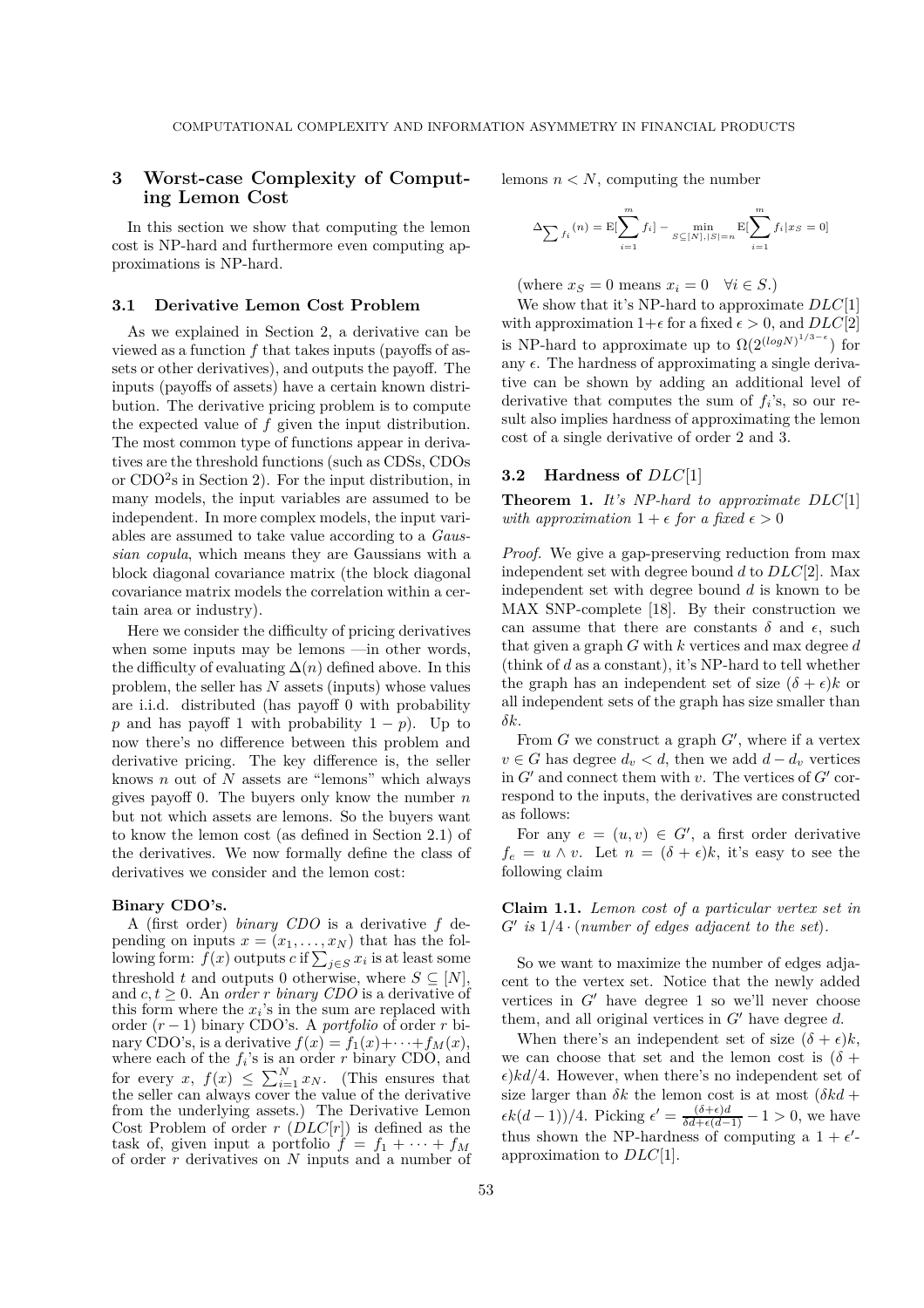#### **3.3 Hardness of** *DLC*[2]

We use the hardness of approximating Label Cover to prove the hardness of *DLC*[2]. By results of [19] and [10], we have the following theorem:

**Theorem 2.** For any constant  $\epsilon$ , for a regular la*bel cover instance with k vertices and alphabet size*  $w = \text{poly}(k)$ , it's  $\bf NP$ *-hard to distinguish between the following two cases,*

*Completeness: there is a label assignment that all edges are satisfied.*

*Soundness: no assignment can satisfy more than*  $2^{-(\log k)^{1-\epsilon}}$  fraction of the edges.

By reducing Label Cover to *DLC*[2], we prove that

**Theorem 3.** For any  $\epsilon$ ,  $DLC[2]$  is **NP***-hard to approximate up to*  $\Omega(2^{(\log N)^{1/3-\epsilon}})$ *.* 

*Proof.* For a label cover problem with *k* vertices and alphabet size *w*, we reduce it to a *DLC*[2] problem with  $kw$  assets. When  $x_{vl} = 0$ , the label *l* for vertex *v* is chosen. For each edge  $e = (u, v)$ in the label cover, we create a 2nd order derivative  $f_e = \wedge_{i=1}^w (x_{ui} \vee x_{v\pi(i)})$ . Clearly,  $f_e = 0$  if and only if the edge is satisfied. We set  $p = 1/w$  and  $n = k$ .

#### **Completeness**

Choose the set of lemons to be the satisfying assignment. Then all edges are satisfied, so  $\sum_{e} f_e = 0$ . Lemon cost is  $E[\sum_{i=1}^{m} f_i] = (1 - 1/w^2)^w m > m/2.$ 

#### **Soundness**

With exponentially small probability, the average number of labels will be larger than 3 (the expected value is 2), so the contribution of this case is exponentially small and we ignore that. Let  $q(k)$  =  $2^{-(\log k)^{1/3-\epsilon}}$  When average number of labels is at most 3, assume the fraction of edges satisfied is more than  $q(k)$ . By averaging the fraction of vertices with more than  $12/g(k)$  labels chosen is no more than  $g(k)/4$ , and the fraction of edges that are adjacent to these vertices is at most  $q(k)/2$ . Thus there are at least  $g(k)/2$  fraction of satisfied edges that are adjacent to vertices with less than  $12/g(k)$  labels, denote the set of these edges by *S*. For each vertex, if it has labels chosen, randomly pick a label. For edges in *S*, the probability that they are still satisfied is at least  $g^2(k)/12^2$ , therefore the expected number of satisfied edge in this (partial) assignment is at least  $\Omega(q(k)^3)$ . However, apply Theorem 2 with  $\epsilon' = 4\epsilon$ , this is impossible in the soundness case. By contradiction we see the expected number of satisfied assignment is at most  $mg(k)$ , and lemon cost cannot be larger than that.

Combining the two cases, we showed that it is hard to distinguish whether a  $DLC[2]$  instance with  $N =$  $kw = poly(k)$  inputs has value at least  $m/2$  or  $mq(k)$ , therefore *DLC*[2] is hard to approximate up to factor  $\Omega(1/g(k)) = \Omega(2^{(\log N)^{1/3-\epsilon}})$  for any  $\epsilon > 0$ .

# **4 Hardness of Computing Lemon Costs on Average: the Setup**

Though the previous section exhibits the worst-case hardness of computing the lemon costs, these hardness results involve special structure in the derivatives and thus have limited implication for real-life markets (this is analogous to the observation about the "factoring derivative" mentioned in the introduction). In this section we try to prove the hardness on more real-life instances, which necessitates, at the minimum, consideration of average-case complexity. In addition, one must exhibit hardness in context of derivatives that "look like" real-life derivatives, and here we will also bring in the notion of *computational indistinguishability* from cryptography.

We start by giving an overview of our construction in Section 4.1, and then explain the notion of lemon cost and cost of complexity in this setting. We introduce the planted dense subgraph and survey the parameter ranges where it is believed to be intractable. The full analysis of lemon costs is fully explained in Section 5.

#### **4.1 An Illustrative Example**

Consider a seller with *N* assets (e.g., "mortgages") each of which pays either 0 or 1 with probability 1*/*2 independently of all others (e.g., payoff is 0 iff the mortgage defaults). Thus a fair price for the entire bundle is  $N/2$ . Now suppose that the seller has some inside information that an *n*-sized subset *S* of the assets are actually "junk" or "lemons" and will default (i.e., have zero payoff) with probability 1. In this case the value of the entire bundle will be  $(N-n)/2 = N/2 - n/2$  and so we say that the "lemon" cost" in this setting is *n/*2.

In principle one can use derivatives to significantly ameliorate the lemon cost. In particular consider the following: seller creates *M* new financial products, each of them depending on *D* of the underlying assets.<sup>2</sup> Each one of the *M* products pays off  $N/(3M)$ 

<sup>&</sup>lt;sup>2</sup>We will have  $MD \gg N$  and so the same asset will be contained in more than one product. In modern finance this is normal since different derivatives can reference the same asset. But that one can also think of this overlap between products as occurring from having products that contain assets that are strongly correlated (e.g., mortgages from the same segment of the market). Note that while our model may look simple, similar results can be proven in other models where there are de-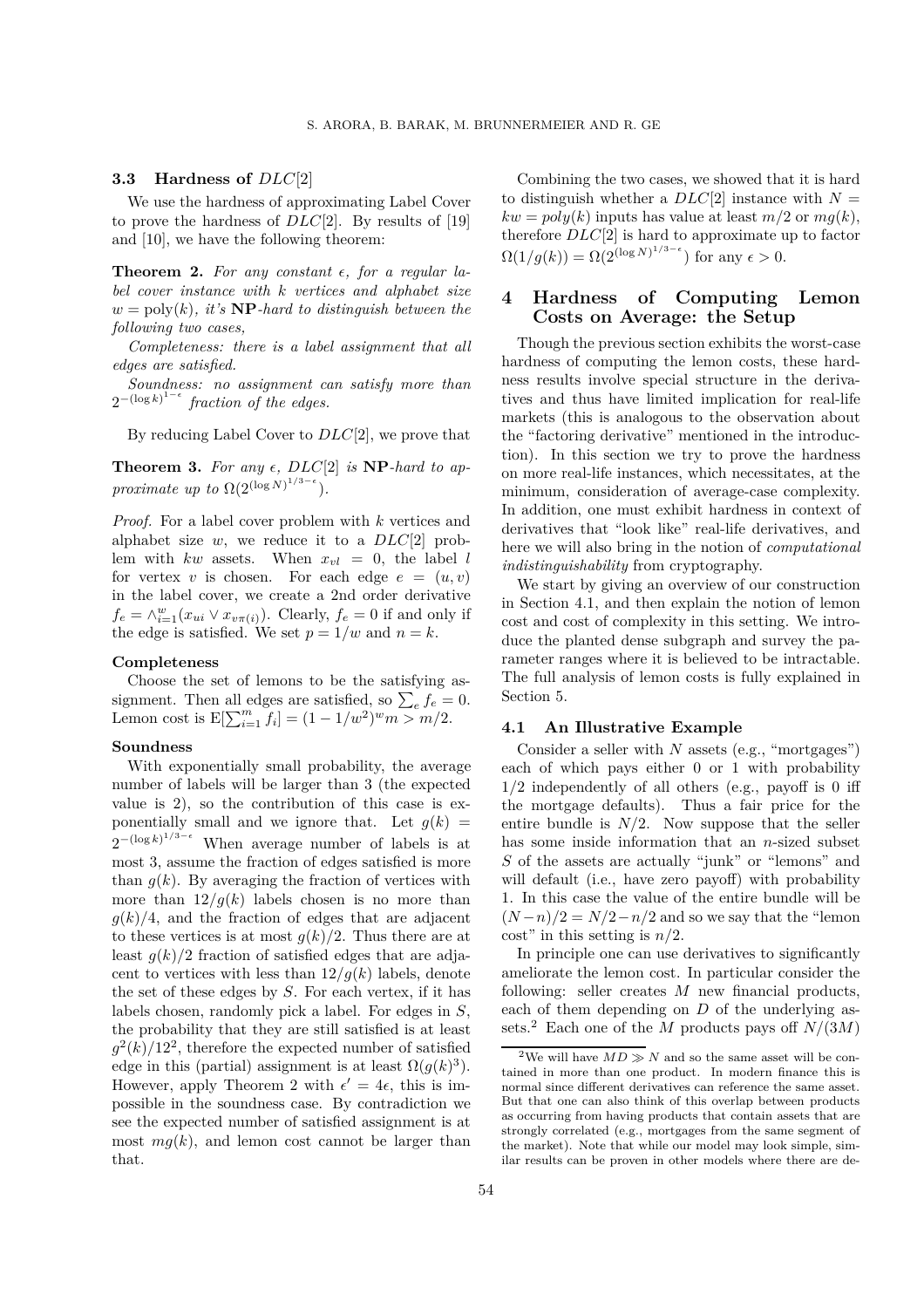units as long as the number of assets in its pool that defaulted is at most  $D/2 + t\sqrt{D}$  for some parameter *t* (set to be about  $\sqrt{\log D}$ ), and otherwise it pays 0. Henceforth we call such a product a "Binary CDO".3 Thus, if there are no lemons then the combined value of these *M* products, denoted *V* , is very close to *N/*3.

One can check (see Section 5) that if the pooling is done randomly (each product depends on *D* random assets), then even if there are *n* lemons, the value is still  $V - o(n)$ , no matter where these lemons are. We see that in this case derivatives do indeed help significantly reduce the lemon cost from *n* to  $o(n)$ , thus performing their task of allowing a party to sell off the least information-sensitive portion of the risk.

However, the seller has no incentive to do the pooling completely randomly because he knows *S*, the set of lemons. Some calculations show that his optimum strategy is to pick some *m* of the CDOs, and make sure that the lemon assets are overrepresented in their pools—to an extent about  $\sqrt{D}$ , the standard deviation, just enough to skew the probability of default. (Earlier we described this colloquially as "swinging the election.")

Clearly, a fully rational (i.e., computationally unbounded) buyer can enumerate over all possible *n*sized subsets of [*N*] and verify that none of them are over-represented, thus computing lemon cost exactly.However, for a real-life buyer who is computationally bounded, this enumeration is infeasible. In fact, the problem of detecting such a tampering is equivalent to the so-called *hidden dense subgraph* problem, which computer scientists believe to be intractable (see discussion below in Section 4.3). Moreover, under seemingly reasonable assumptions, there is a way for the seller to "plant" a set *S* of such overrepresented assets in a way that the resulting pooling will be *computationally indistinguishable* from a random pooling. The bottom line is that under computational assumptions, the lemon cost for polynomial time buyers can be much larger than *n*. Thus introducing derivatives into the picture *amplifies* the lemon cost instead of reducing it!

# **4.2 Cost of Complexity**

As we see in the illustrative example, when the binary CDOs are generated by a random distribution, the lemon cost is small, but the seller has the incentive to generate CDOs with another distribution that looks indistinguishable from a random distribution, and the lemon cost in this distribution is much higher than the cost in a random distribution. Because of this computational indistinguishability, we conclude that computationally limited buyers will compute an inaccurate estimate of the lemon cost for at least one of the distributions: they either under-estimate the worth of the truly random derivative, or over-estimate the worth of the derivative with planted dense subgraph, and thus will be off by an amount equal to the difference in the lemon cost for the two derivatives. This difference is the *cost of complexity*. Fully rational buyers will not have this problem because they can distinguish the two distributions and compute the exact value of the lemon cost.

Following this intuition, we define the cost of complexity by analyzing a "pricing game". In the pricing game, Alice gives Bob a contract of derivative *F* (or derivatives), and Bob needs to compute his estimation of the lemon cost. When Bob has unbounded computational power obviously he can compute the correct value of the lemon cost. However, when Bob is bounded in polynomial time, then it's not surprising that in some situations Bob will not be able to compute the actual lemon cost.

Two distributions over (representations of) derivatives  $D_1$  and  $D_2$  are  $(S, \epsilon)$ -computationally indistin*guishable*, denoted by  $D_1 \approx_{S,\epsilon} D_2$ , if for every circuit  $C$  of size at most  $S$ ,  $C(D_1)$ ,  $C(D_2)$ ,  $C(D_3)$ ,  $C(D_4)$ *C* of size at most *S*,  $|C(D_1) - C(D_2)| \leq \epsilon$ . We define the *cost of complexity*  $CoC_{S,\epsilon}$  of a class  $\mathcal F$  of derivatives (e.g. CDOs on *N* inputs) and distribution *X* on the inputs as

$$
CoC_{S,\epsilon}(\mathcal{F},X) = \max_{D_1 \approx_{S,\epsilon} D_2} E[\Delta_{F,X}(n)] - E[\Delta_{F,X}(n)] .
$$

Asymptotically, we define the cost of complexity of an infinite class  $\mathcal F$  of derivatives to be the minimum cost where *S* is any arbitrarily large fixed polynomial in the number N of inputs, and  $\epsilon > 0$  is any arbitrarily small constant.

**Can the cost of complexity be mitigated?** In Akerloff's classic analysis, the no-trade outcome dictated by lemon costs can be mitigated by appropriate signalling mechanism —e.g., car dealers offering warranties to increase confidence that the car being sold is not a lemon. In the above setting however, there seems to be no direct way for seller to prove that the financial product is *untampered*. (It is believed that there is no simple way to prove the absence of a dense subgraph; this is related to the  $NP \neq coNP$  conjecture.). Furthermore, we can show that for suitable parameter choices the tampering is *undetectable* by the buyer even *ex post*. The buyer realizes at the end

pendencies between different assets (e.g., the industry standard Gaussian copula model), see discussion in Section 4.4.

<sup>3</sup>This is a so-called *synthetic binary option*. The more popular collateralized debt obligation (CDO) derivative behaves in a similar way, except that if there are defaults above the threshold (in this case  $D/2 + t\sqrt{D}$ ) then the payoff is not 0 but the defaults are just deducted from the total payoff. We call this a "Tranched CDO". More discussion of binary CDOs appears in Section 4.4.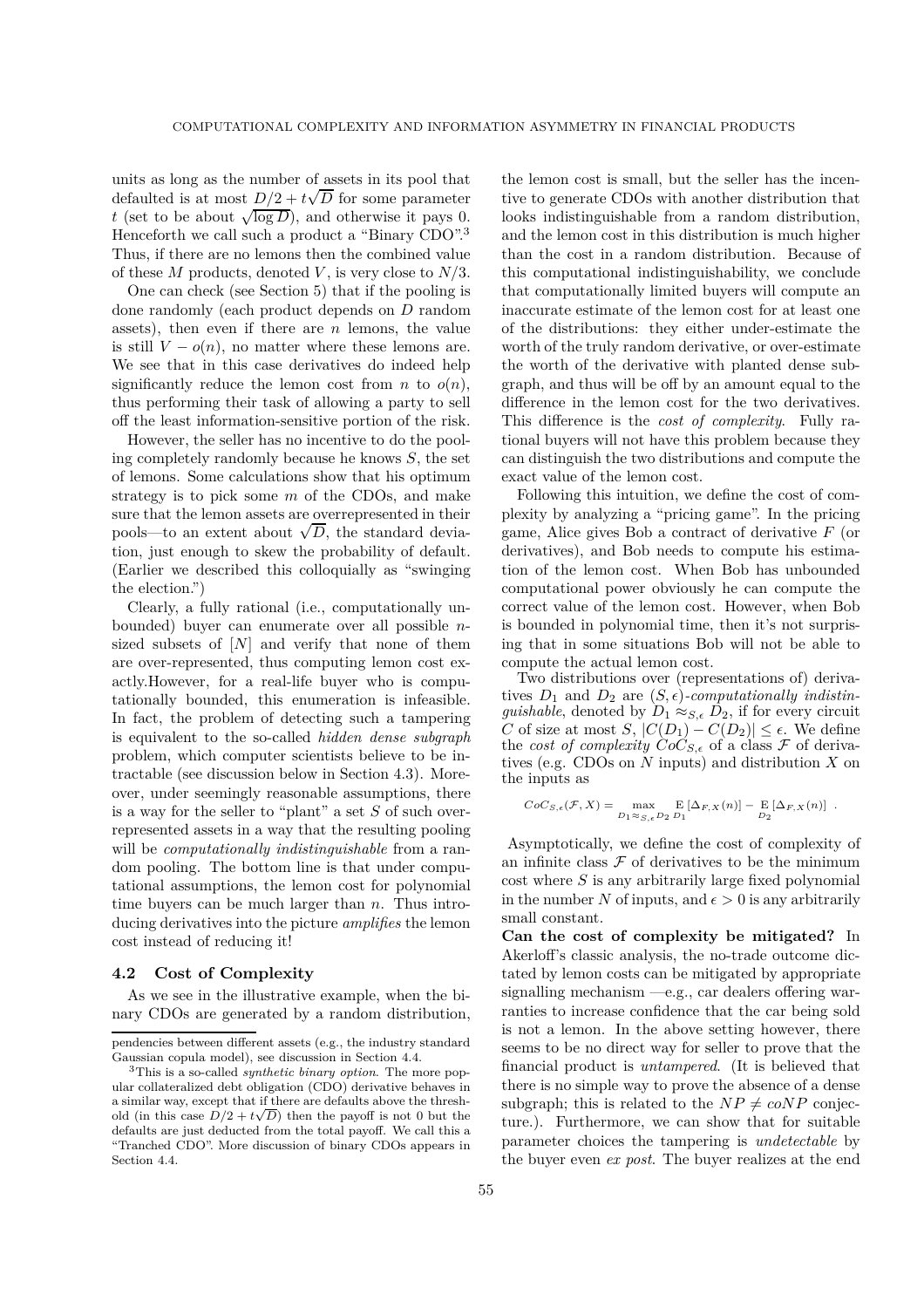that the financial products had a higher default rate than expected, but would be unable to prove that this was due to the seller's tampering (see Section 5.1). Nevertheless, we do show in Section 6 that one could use Computer Science ideas in designing derivatives that are tamperproof in our simple setting.

#### **4.3 Densest Subgraph Problem**

It is convenient to view the relationship of derivatives and assets as a *bipartite graph*, see Figure 1. Derivatives and assets are vertices, with an edge between a derivative and an asset if the derivative depends on this asset.



Figure 1: Using a bipartite Graph to represent assets and derivatives. There are *M* vertices on top corresponding to the derivatives and *N* vertices at the bottom corresponding to assets. Each derivative references *D* assets.

Throughout the paper, we'll use the following parameters. We say that an  $(M, N, D)$  graph is a bipartite graph with *M* vertices on one side (which we call the "top" side) and *N* on the other ("bottom") side, and top degree *D*. We'll often identify the bottom part with assets and top part with derivatives, where each derivative is a function of the *D* assets it depends on. We say that such a graph *G* contains an  $(m, n, d)$  graph *H*, if one can identify *m* top vertices and *n* bottom vertices of *G* with the vertices of *H* in a way that all of the edges of *H* will be present in *G*. We will consider the variant of the *densest subgraph problem*, where one needs to find out whether a given graph *H* contains some (*m, n, d*) graph.

Fix *M, N, D, m, n, d* be some parameters. The (average case, decision) *densest subgraph problem* with these parameters is to distinguish between the following two distributions  $\mathcal R$  and  $\mathcal D$  on  $(M, N, D)$  graphs:

- R is obtained by choosing for every top vertex *D* random neighbors on the bottom.
- P is obtained by first choosing at random *S* ⊂  $[N]$  and  $T \subseteq [M]$  with  $|S| = n$ ,  $|T| = m$ , and then choosing *D* random neighbors for every vertex outside of *T*, and  $D - d$  random neighbors for every vertex in *T*. We then choose *d* random additional neighbors in *S* for every vertex in *T* .

Hardness of this variant of the problem was recently suggested by Applebaum et al [3] as a source for public key cryptography<sup>4</sup>. The state of art algorithms for both the worst-case and average-case problems are from a recent paper of Bhaskara et al [6]. Given their work, the following assumption is consistent with current knowledge:

#### **Densest subgraph assumption.**

Let  $(N, M, D, n, m, d)$  be such that for some posi $i$ <sub>*i*</sub> *δ*, *N* = *o*(*MD*),  $(md^2/n)^2 = o(MD^2/N)$ , *n* =  $\Omega(N^{0.5+\delta})$ ,  $m = \Omega(M^{0.5+\delta})$ ,  $d = \tilde{O}(D^{0.5})$  then there is no  $\epsilon > 0$  and poly-time algorithm that distinguishes between  $\mathcal R$  and  $\mathcal P$  with advantage  $\epsilon$ .

Since we are not proposing a cryptosystem in this paper, we chose to present the assumption in the (almost) strongest possible form consistent with current knowledge, and see its implications. Needless to say, quantitative improvements in algorithms for this problem will result in corresponding quantitative degradations to our lower bounds on the lemon cost. In this paper we'll always set  $d = \tilde{O}(\sqrt{D})$  and set *m* to be as large as possible while satisfying  $(md^2/n)^2 =$  $o(MD^2/N)$ , hence we'll have  $m = \tilde{O}(n\sqrt{M/N})$ .

## **4.4 Our Construction versus Real-life Derivatives**

We now discuss on a more technical level the relation of our constructions to commonly used types of derivatives.

#### **Role of random graph**

Real-life constructions do not use a random graph. Rather, seller tries to put together a diversified portfolio of assets which one can hope are "sufficiently independent." We are modeling this as a random graph. Many experts have worried about the "adverse selection" or "moral hazard" problem inherent because the seller could cherry-pick assets not beneficial to buyer. It is generally hoped that this problem would not be too severe since the seller typically holds on to the junior tranche, which takes the first losses. Unfortunately, this intuition is shown to be false in our model.

#### **Binary vs tranched.**

Although in most CDOs in practice use "tranching" instead of binary payoff, the results for binary CDOs are still relevant. First, in practice the cost function of a CDO can be quite this continuous, since as soon as the tranche incurs any loss it can suffer from a rating downgrade, and a subsequent significant drop in value. Also, one can take an insurance against such an event, in the form of a *credit default swap (CDS)*,

<sup>&</sup>lt;sup>4</sup>Applebaum et al used somewhat a different setting of parameters than ours, with smaller planted graphs. We also note that their cryptosystems rely on a second assumption in addition to the hardness of the planted densest subgraph.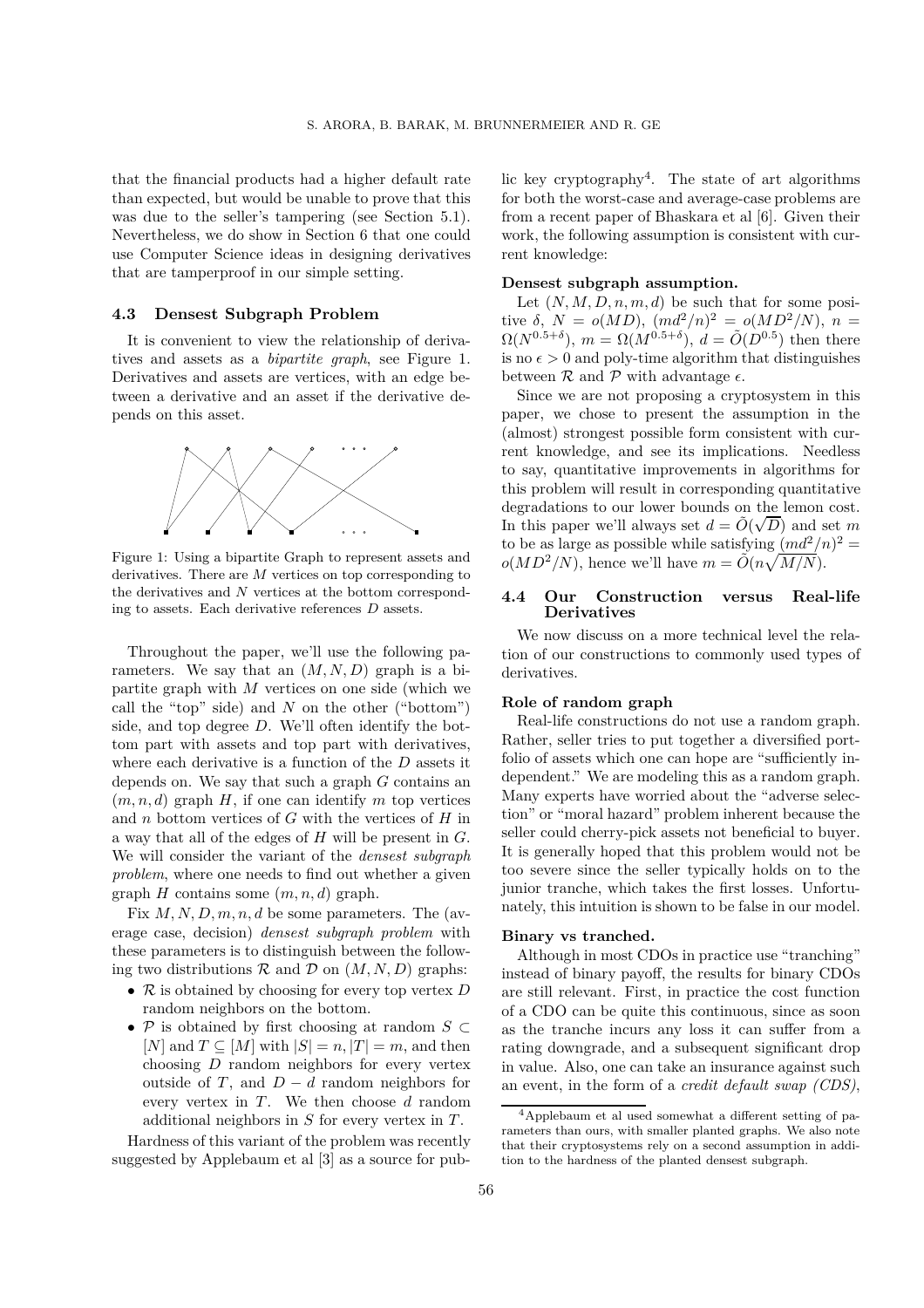hence obtaining a derivative that has approximately the same behavior as the binary CDO we use in this paper. More discussions about tranching will appear in our companion paper.

One significant aspect we ignored in this work is that in standard derivatives the *timing* of defaults makes a big difference, though this seems to make a negative results such as ours only stronger. It is conceivable that such real-life issues could allow one to prove an even better hardness result.

#### **Asymptotic analysis.**

In this paper we used asymptotic analysis, which seems to work best to bring out the essence of computational issues, but is at odds with economic practice and literature, that use fixed constants. This makes it hard to compare our parameters with currently used ones (which vary widely in practice). We do note that algorithms that we consider asymptotically "efficient" such as semi definite programming, may actually be considered inefficient in current banking environment. Some of results hold also for a threshold of a constant number (e.g. 3) of standard deviations, as opposed to  $\sqrt{log D}$  (see Section 5.1), which is perhaps more in line with economic practice in which even the senior most tranche has around 1% probability of incurring a loss (though of course for current parameters  $\sqrt{\log D} \leq 3$ ).

#### **The role of the model**

The distribution we used in our results, where every asset is either independent or perfectly correlated is of course highly idealized. It is more typical to assume in finance that even for two dissimilar assets, the default probability is slightly correlated. However, this is often modeled via a systemwide component, which is easy to hedge against (e.g. using an industry price index), thus extracting from each asset a random variable that is independent for assets in different industries or markets. In any case, our results can be modified to hold in alternative models such as the Gaussian copula. More discussions involving the model will appear in the companion paper.

# **5 Lemon Cost Bounds for Binary CDOs**

In this section we formalize the illustrative example from Section 4.1. We will calculate the lemon cost in "honest" (random) binary CDOs, and the effect on the lemon cost of planting dense subgraphs in such derivatives.

Recall that in the illustrative example there are *N* assets that are independently and identically distributed with probability 1*/*2 of a payoff of zero and probability 1*/*2 of a payoff of 1. In our setting the

seller generates *M* binary CDOs, where the value of each derivative is based on the *D* of the assets. There is some agreed threshold value  $b < B/2$ , such that each derivative pays 0 if more than  $\frac{D+b}{2}$  of the as-<br>sets contained in it default, and otherwise pays some sets contained in it default, and otherwise pays some fixed amount  $V = \frac{D-b}{2D} \frac{N}{M}$  (in the example we used  $V = N/(3M)$  but this value is the maximal one so  $V = N/(3M)$  but this value is the maximal one so that, assuming each asset participates in the same number of derivatives, the seller can always cover the payment from the underlying assets).

Since each derivative depends on *D* independent assets, the number of defaulted assets for each derivative is distributed very closely to a Gaussian distribution as *D* gets larger. In particular, if there are no lemons, every derivative has exactly the same probability of paying off, and this probability (which as *b* grows becomes very close to 1) is closely approximated by  $\Phi(\frac{b}{2\sigma})$  where  $\Phi$  is the cumulative distribution function of Gaussian (i.e.,  $\Phi(a) = \int_{-\infty}^{a} \frac{1}{\sqrt{2\pi}} e^{-x^2/2} dx$ ), *b* is our threshold parameter and  $\sigma \sim \sqrt{D}$  is the standard deviation. Using linearity of expectation one can compute the expected value of all *M* derivatives together, which will be about  $N\frac{D-b}{2D} \frac{N}{M} \sim N/2$ . Note that this calculation is the same regardless of whether the graph is random or not.

We now compute the effect of *n* lemons (i.e., assets with payoff identical to 0) on the value of all the derivatives. In this case the shape of the pooling *will* make a difference. As in Section 4.3, we use bipartite graph to represent the shape of pooling.

If the seller is honest and pick a random regular graph (we call the distribution of random regular graphs  $D_1$ ), then intuitively the effect of lemons will be small because of law of large numbers.

To increase his expected profit seller can carefully design this graph by choosing a graph with another distribution  $D_2$ , using his secret information. The key observation is that though each derivative depends upon *D* assets, in order to substantially affect its payoff probability it suffices to fix about  $\sigma \sim \sqrt{D}$ of the underlying assets. More precisely, if *t* of the assets contained in a derivative are lemons, then the expected number of defaulted assets in it is  $\frac{D+t}{2}$ , while the standard deviation is  $\sqrt{D-t}/2 \approx \sqrt{D}/2$ . Hence the probability that this derivative gives 0 return is  $\Phi(\frac{t-b}{2\sigma})$  which starts getting larger as *t* increases. This means that the difference in value between such a pool means that the difference in value between such a pool and a pool without lemons is about  $V \cdot \Phi(\frac{t-b}{2\sigma})$ .

Suppose the seller allocates  $t_i$  of the junk assets to the *i*th derivative. Since each of the *n* junk assets are contained in  $MD/N$  derivatives, we have  $\sum_{i=1}^{M} t_i =$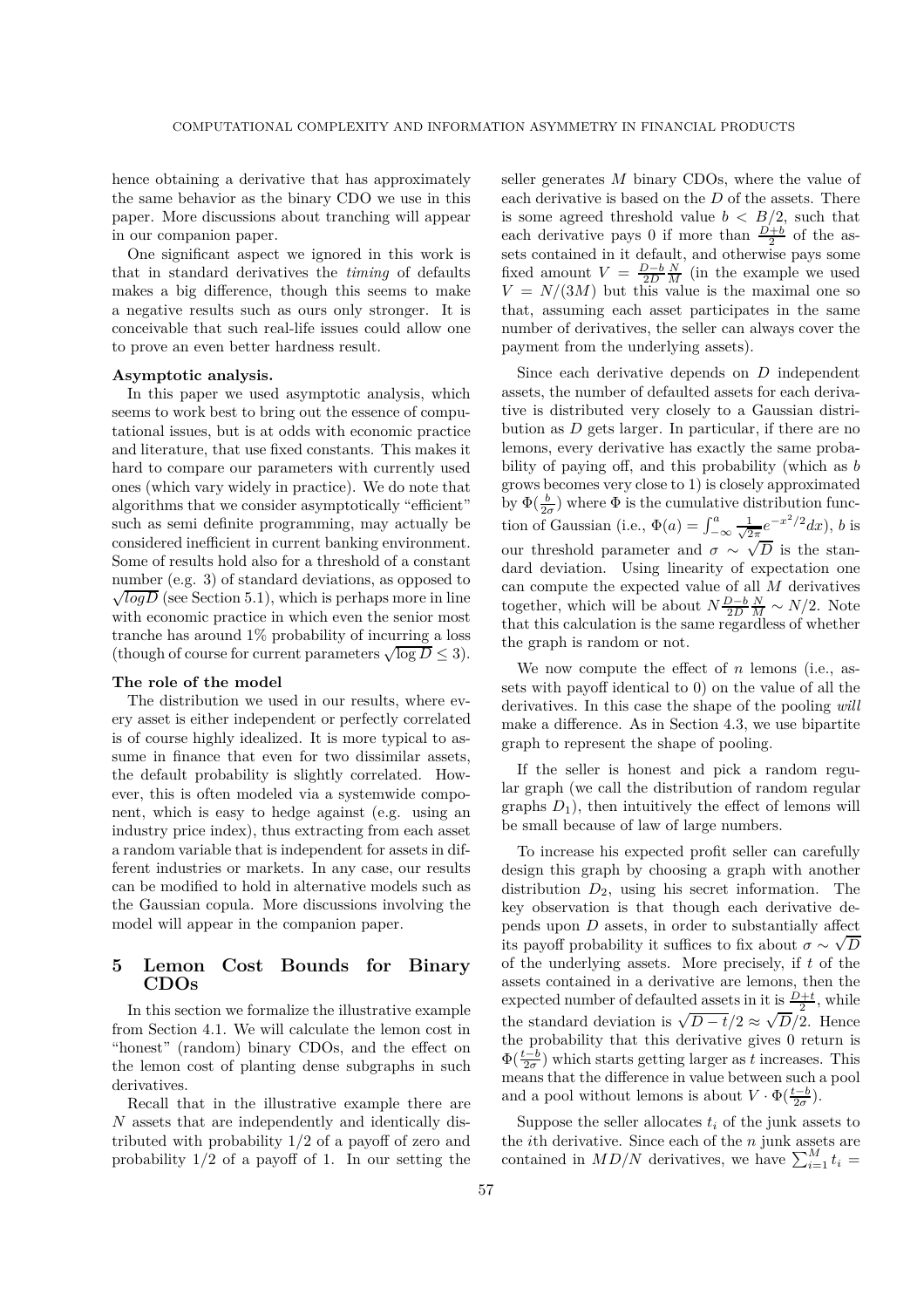$\frac{nMD}{N}$ . In this case the lemon cost will be

$$
V \cdot \sum_{i=1}^{M} \Phi(\frac{t_i - b}{2\sigma})
$$

Since the function  $\Phi(\frac{t_i-b}{2\sigma})$  is concave when  $t < b$ , and convex after that the optimum solution will involve all  $t_i$ -s to be either 0 or  $k\sqrt{D}$  for some small constant *k*. (There is no closed form for *k* but it is easily calculated numerically; see Appendix A.)

Therefore the lemon cost is maximized by choosing some *m* derivatives and letting each of them have at least  $d = k\sqrt{D}$  edges from the set of junk assets. In the bipartite graph representation, this corresponds to a dense subgraph, which is a set of derivatives (the manipulated derivatives) and a set of assets (the junk assets) that have more edges between them than expected. This precisely corresponds to the pooling graph containing an (*m, n, d*) subgraph that is a *dense subgraph* (we sometimes call such a subgraph a "booby trap"). When the parameters *m*, *n*, *d* are chosen carefully, there will be no such dense subgraphs in random graphs with high probability, and so the buyer will be able to verify that this is the case. On the other hand, assuming the intractability of this problem, the seller will be able to embed a significant dense subgraph in the pooling, thus significantly raising the lemon cost. We call the distribution of derivatives with planted dense subgraph  $D_2$ .

Note that even random graphs have dense subgraphs. For example, when  $md = n$ , any graph has an (*m, n, d*) subgraph— just take any *m* top vertices and their  $n = md$  neighbors. But these are more or less the densest subgraphs in random graphs, as is shown by the following proposition, that is proven via a standard combination of Chernoff bound and the union bound:

**Proposition 3.1.** *If*  $m(d-1) > n + \omega(1)$ *, and*  $\frac{dN}{Dn} >$  $(N+M)^{\epsilon}$  for some constant  $\epsilon$ , then there is no dense  $subgraph (m, n, d)$  *in a random*  $(M, N, D)$  *graph with high probability.*

The above discussion allows us to quantify precisely the effect of an (*m, n, d*)-subgraph on the lemon cost. Let  $p \sim \Phi(-b/2\sigma)$  be the probability of default. The mere addition of *n* lemons (regardless of dense subgraphs) will reduce the value by about  $\Phi'(-b/2\sigma)\frac{nD}{2N}\frac{1}{\sigma}\cdot N/2 = O(e^{-(b/2\sigma)^2/2}n\sqrt{D})$  which can  $\frac{2}{P}$  ( $\frac{\partial}{\partial N}$   $\frac{2}{\sigma}$   $\frac{1}{2}$   $\frac{1}{2}$   $\frac{1}{2}$   $\frac{1}{2}$   $\frac{1}{2}$   $\frac{1}{2}$   $\frac{1}{2}$   $\frac{1}{2}$   $\frac{1}{2}$   $\frac{1}{2}$   $\frac{1}{2}$   $\frac{1}{2}$   $\frac{1}{2}$   $\frac{1}{2}$   $\frac{1}{2}$   $\frac{1}{2}$   $\frac{1}{2}$   $\frac{1}{2}$   $\frac{1}{2$  $\sqrt{D \log D}$ . The effect of an  $(m, n, d)$  subgraph on the lemon cost is captured by the following theorem:

**Theorem 4.** When  $d - b > 3\sqrt{D}$ ,  $n/N \ll d/D$ , and (*m, n, d*) *subgraph will generate an extra lemon cost of at least*  $(1 - 2p - o(1))mV$ .

*Proof.* For each manipulated derivatives, let *Y* be the number of defaulted assets, since there are *d* assets that come from junk asset set, these *d* assets will always default, and the expectation of *Y* is  $E[Y] = \frac{D+d}{2}$ .<br>Since *D* is large enough so that the Gaussian approx-Since *D* is large enough so that the Gaussian approximation holds,  $Pr[Y \geq \frac{D+b}{2}] = 1 - p$ .<br>For non-manipulated derivatives

For non-manipulated derivatives, assume the expected number of defaulted assets is *x*, then *x* satisfy the equation:

$$
m \cdot \frac{D+d}{2} + (M-m) \cdot x = \frac{N+n}{2N} \cdot \frac{MD}{N},
$$

because the LHS and RHS are all expected number of defaulted mini-assets.  $x \geq \frac{D}{2} + \frac{n}{2N} - \frac{md}{2M-2m}$ .<br>The probability that the number of defaulted assets is more than  $\frac{D+b}{2}$  is at least  $\Phi(-3 - \frac{md}{2(M-m)D}) =$  $p - \Phi'(-3) \frac{md}{2(M-m)D} = p - O(\frac{md}{2(M-m)D})$ . The expected number of non-manipulated derivatives that gives no return is at least  $p(M - m) - O(\frac{md}{2D}) =$ <br> $p(M - m) - o(m)$  $p(M - m) - o(m)$ .

In conclusion, the expected number of derivatives that gives no return is at least  $pM + (1-2p)m - o(m)$ . which is  $(1 - 2p - o(1))$  smaller than the expectation without dense subgraphs. Thus the extra lemon cost is  $(1 - 2p - o(1))mV$ .

Since in  $D_1$  (random graph) there's no large dense subgraph, while in  $D_2$  there is a planted dense subgraph, using this quantification of the effect of dense subgraph, we show a lower bound on the cost of complexity for binary CDO's:

**Theorem 5.** *Assuming the densest subgraph assumption, then there is some*  $\epsilon > 0$  *such that for every*  $\delta > 0$  *if*  $N = M^{1+\delta}$  *then the cost of complexity for n*  $(n = \omega(\sqrt{N}M^{\delta})$  lemons and the family of portfolios *of M binary first order binary CDO's over N inputs is at least*  $\tilde{\Omega}(n\sqrt{N/M})$ .

*Proof.* Let  $D = M^{2\delta}$ ,  $d = \tilde{\Theta}(\sqrt{D})$ ,  $m = \tilde{\Theta}(n/M^{\delta})$ , then the parameters satisfy the requirements of densest subgraph assumption, the distributions  $D_1$  (random graph) and *<sup>D</sup>*2 (random graph with planted (*m, n, d*)-graph) is computationally indistinguishable.

For distribution  $D_1$ , by Proposition 3.1 there is no  $(N^{\epsilon}n/d, n, d)$  dense subgraph for any  $\epsilon$ . Therefore by Theorem 4, the extra lemon cost is at most  $N^{\epsilon}n/dV =$  $O(n\sqrt{D}M/N^{1-\epsilon}).$ 

For distribution  $D_2$ , by Theorem 4, the extra lemon cost is at least  $\Omega(mV) = \tilde{\Omega}(n\sqrt{N/M}) \gg$  $O(n\sqrt{D}M/N^{1-\epsilon})$ 

Therefore,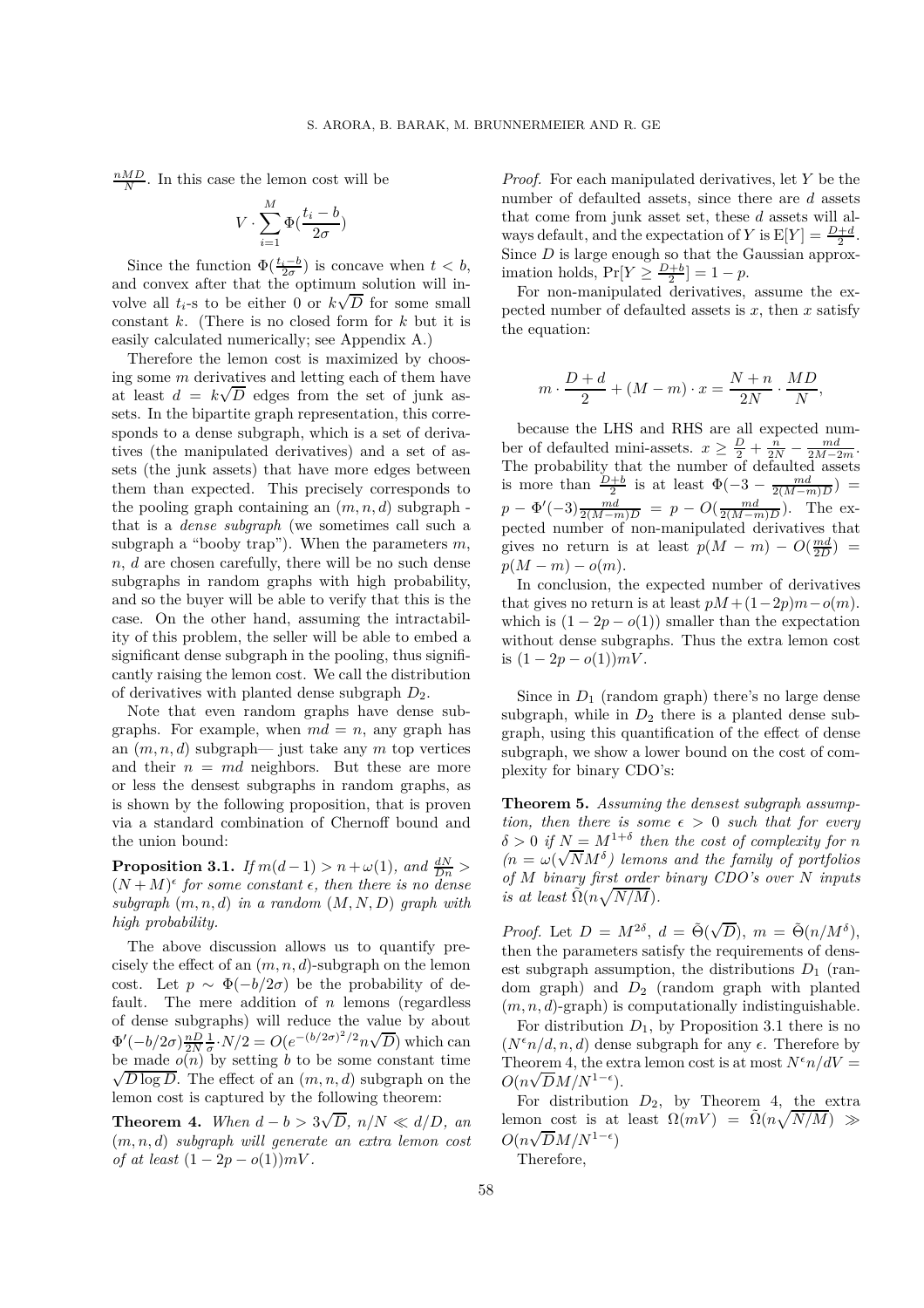$$
|\mathop{\mathrm{E}}_{D_1}[\Delta(n)] - \mathop{\mathrm{E}}_{D_2}[\Delta(n)]| = \tilde{\Omega}(n\sqrt{N/M}),
$$

and by definition,  $CoC = \tilde{\Omega}(n\sqrt{N/M})$ .

#### **5.1 Ex-Post Detection: Lemon Laws May not Help**

Our construction above was such that it is difficult to detect the presence of dense subgraphs (i.e., booby traps) at the time of sale of the derivative, before it is known which assets pay off and which ones default (i.e., *ex ante*). This leads to the question whether buyers could try to enforce honest construction of the derivative by including a clause in the contract that says for example that that the derivative designer pays a huge fine if a dense subgraph (denser than should exist in a random construction) is found in the derivatives vs. assets bipartite graphs. Since the buyer can wait to detect this subgraph *after* all assets results are known we call this *ex post detection* of dense subgraphs5. Alternatively, the government may pass a "lemon law" for derivatives that protects buyers. In this section we will show that these actions may not help much.

First, note that Ex-Post detection is potentially easier than Ex-Ante detection, because the buyer has more information after the result has been revealed: the junk assets must be assets in the set of the defaulted assets, and most of the manipulated derivatives are in the set of derivatives with no return. One simple use of this observation is: when the expected number of derivatives with no return in random graphs is extremely small (e.g. *o*(*m*)), then almost all derivatives with no return are in the dense subgraph, and hence one can find it easily. But the number of derivatives with no return is large (e.g.  $\Omega(M)$ ) then it still seems hard to find the dense subgraph even ex-post. We do not have a proof that this is the case, but can show a relation between finding

the planted subgraph in the ex-post and ex-ante setting in a slightly differe nt model of random graphs.

Fixing parameters *N, M, D, n, m, d* as usual we define the *added dense subgraph search problem* to be the following problem: one is given a bipartite graph *G* on  $M + N$  vertices that is constructed by (a) having each vertex  $v_i$  of the  $M$  top vertices of  $G$  choose a number *D<sup>i</sup>* using a geometric random variable with expectation  $D$ , and then choose  $D_i$  random neighbors, and **(b)** adding to *G* the edges of a random bipartite graph *H* on  $m + n$  vertices and degree *d*, where we place *H* on *m* random top vertices and *n* random bottom vertices. The goal in ex poste detection is to recover the vertices of *H* or any other induced subgraph of *G* on  $m + n$  vertices that has  $\omega(n)$  edges.

Since we'll be interested in  $d = \Omega(\sqrt{D})$  and  $m =$  $\Omega(\sqrt{M})$ , it will be in fact easy to use the degree distribution of such a graph *G* to distinguish it from a random graph in which step **(b)** is not applied. But the point is that it might still be hard to actually find the dense subgraph. If this is hard, then we show it's still hard even in the *ex-post* setting.

**Theorem 6.** *Suppose that the added dense subgraph search problem is hard for parameters N, M, D, n, m, d then the search problem is still hard for parameters*  $2N, M, 2D, n, m, d$  *given a random assignment*  $x \in$  ${0, 1}^N$  *conditioned on*  $x_i = 0$  *for all i in the planted graph.*

*Proof sketch.* Given an instance *G* of the dense subgraph we'll convert it into an instance  $(G', x)$  of the ex-pose problem, where  $G'$  is a graph on  $M + 2N$  vertices and degree parameter roughly 2*D*, and *x* is an assignment to the  $2N$  bottom vertices of  $G'$  on which all vertices in the planted graph are zero.

The graph *G* will contain the  $M + N$  vertices of *G* but we add to it  $N/2$  new bottom nodes, and let  $x$  be an assignment that gives 0 to all old nodes and 1 to all new ones. (We'll later permute the nodes randomly; also in this proof sketch we assume that the assignment is balanced, but in fact we'll need to choose the number of nodes to add in a way that the number of 0's of the resulting assignment is distributed according to the binomial distribution.)

Given such a balanced assignment *x* to the bottom vertices, adding edges to a top vertex *v* in this model to a graph can be thought of as the following process: one tosses a 3-way coin that with probability 1*/D* outputs "halt", with probability  $(1 - 1/D)/2$  outputs 0 and with probability  $(1 - 1/D)/2$  outputs 1. If the coin outputs 0 we add to *v* a random neighbor with 0 assignment, if it outputs 1 we add a random neighbor with a 1 assignment, and continue until the coin says "halt".

<sup>5</sup>We remark that this is not the only, nor necessarily the best, way to mitigate these problems. Another could be for the designer to use random coins that were generated by some public trusted authority. The problem in both these approaches is that sometimes the graph is constructed by the seller subject to a variety of constraints, and hence the seller himself may not know for sure if a dense subgraph exist. Now if a dense subgraph exists without the sellers knowledge, this opens the possibility that the buyer will find it, either by luck or by investing significant computational effort, and hence use a clause such as above to extract the fine from the seller. Note that making the fine equal to the derivative's value is not a solution as well, since that allows the party that knows the existence of the dense subgraph to decide based on its knowledge of the past to decide if it wants to "roll back the deal".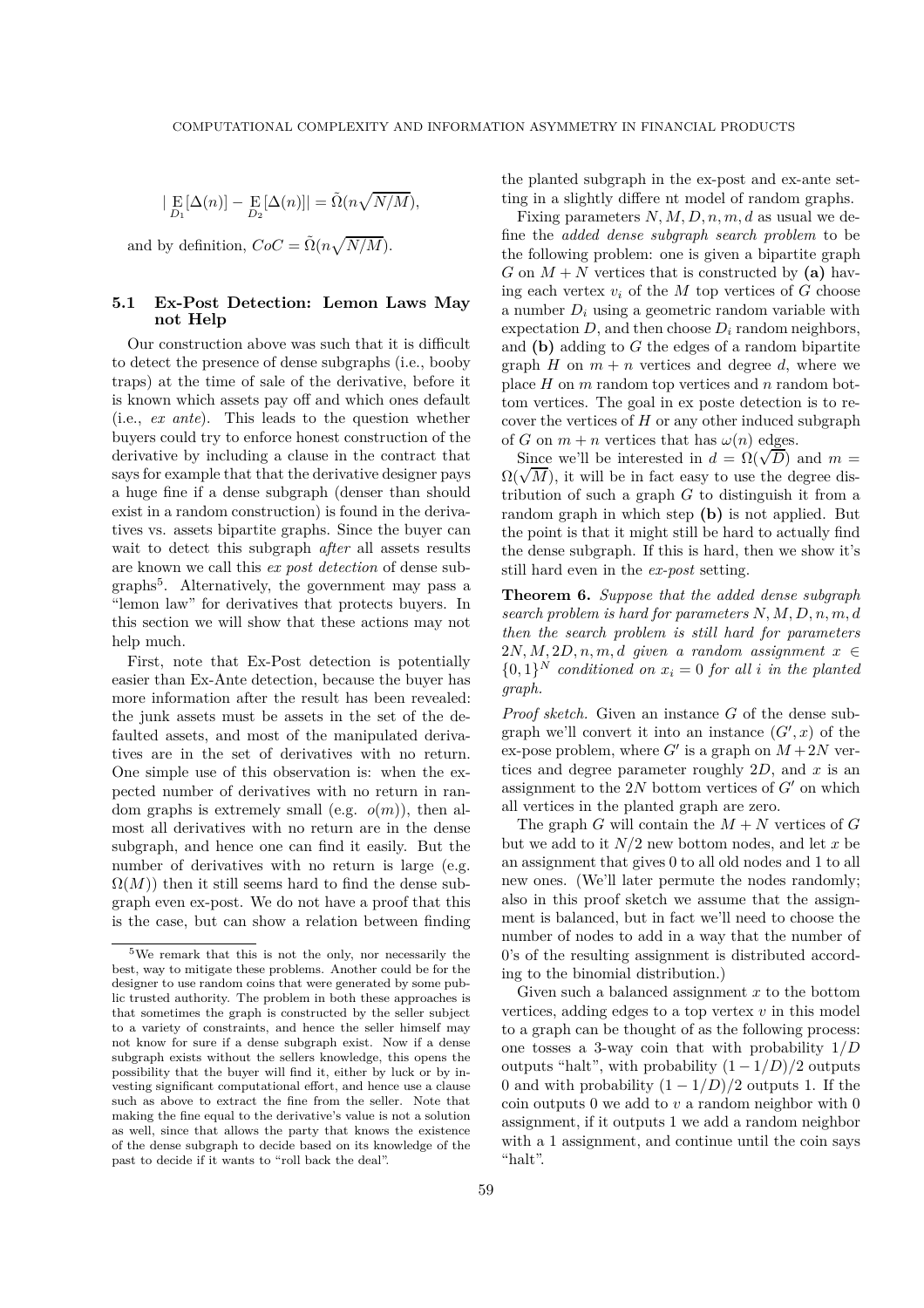We now imitate this process but starting with the edges already in  $G$ : for each top vertex  $v$  in  $G'$ , we conceptually toss such a three way coin, but add an edge only if it outputs 1: for the 0 or "halt" possibilities we defer to the coin tosses made in the generation of *G*. More concretely, we set  $\epsilon \sim 1/(2D)$  to satisfy the equation  $1/2 - \epsilon = (1/2 + \epsilon)(1 - 1/D)$ . We now toss a  $1/2 - \epsilon$  biased coin and if it comes out "heads" we add to *v* a random 1 neighbor (e.g. one of the new *N* vertices we added), if it comes out "tails" we do nothing. We continue to do so until the coin comes out "tails"  $D_i + 1$  times, where  $D_i$  is the degree of *v* in *G*.

Because this model does not fit with our standard model of planted graphs (and indeed cannot, since we need a model where not only the *search* but also the *detection* problem can be hard), we do not have any formal results for this model. However, many of our results hold even when the threshold is set to a constant number of standard deviations. In this case it seems plausible to conjecture that the ex-post search problem still remains hard as well.

# **6 Design of Derivatives Resistant to Tampering**

The results of this paper show how the usual methods of CDO design are susceptible to manipulation by sellers who have hidden information. This raises the question whether some other way of CDO design is less susceptible to this manipulation. This section contains a *positive* result, showing more exotic derivatives that are not susceptible to the same kind of manipulation. Note that this positive result is in the simplified setup used in the rest of the paper and it remains to be seen how to adapt these ideas to more realistic scenarios with more complicated input correlations, timing assumptions, etc.

The reason current constructions (e.g., the one in our illustrative example) allow tampering is that the financial product is defined using the sum of *D* inputs. If these inputs are iid variables then the sum is  $\frac{1}{2}$  approximately gaussian with standard deviation  $\sqrt{D}$ , and thus to shift the distribution it suffices to fix only about  $\sqrt{D}$  variables. This is too small for buyers (specifically, the best algorithms known) to detect.

The more exotic derivatives proposed here will use different functions, which cannot be shifted without fixing a lot of variables. This means that denser graphs will be needed to influence them, and such graphs could be dense enough for the best algorithms to find them.

# **6.1 XOR instead of Threshold**

As a warmup we give the more exotic of the two constructions, since its correctness is easier to show. Instead of simple sum of the variables, we use *XOR* or sum modulo 2.

**Theorem 7.** *Suppose in our illustrative example we use XOR instead of simple sum, so that the product produces a payoff iff the XOR of the underlying variables is* 1*. When*  $D \gg \log M + \log 1/\epsilon$ , *a dense subgraph that can change the expectation of even a single* particular output (derivative) by  $\epsilon$  can be detected Ex-*Post.*

*Proof.* According to the construction, all assets outside the dense subgraph are independent and have probability  $\rho$  of being 1. (In our illustrative example,  $\rho = 1/2$  but any other constant will work below as well.) If the degree of the dense subgraph  $d = D - t$ , then by property of *XOR* function, the expectation of the *XOR* function lies in  $1/2 \pm c^t$  where *c* is a constant smaller than 1 that only depends on *ρ*. When  $t = c' \log 1/\epsilon$ ,  $c^t$  is smaller than  $\epsilon$ . Therefore  $d > D - O(\log 1/\epsilon)$ . The probability that *d* of the inputs are all 0 is exponentially small in *D*, and thus is smaller than 1*/M*. That is, the expected number of derivative with at least *d* inputs are 0 is less than 1. But all derivatives in the dense subgraph satisfy this property. These derivatives are easily detected in the Ex-Post setting.

The *XOR* function is even effective in preventing dense subgraphs against a more powerful adversary and Ex-Ante setting, where the adversary does not only know that there are *n* junk assets, he can actually control the value of these *n* assets.

**Theorem 8.** When  $D \gg \log 1/\epsilon$ , dense subgraphs are *Ex-Ante detectable if the ratio of manipulated output (m/M) is larger than the ratio of manipulated input n/N.*

*Proof.* Similarly, we have  $d > D - O(\log 1/\epsilon) = D$  $o(D)$ . If  $m/M > n/N$ , and  $MD \geq N$ , then

$$
\frac{m^4d^8}{n^4} \ge \frac{M^4d^8}{N^4} = \Theta(\frac{M^4D^8}{N^4}) \gg \frac{M^3D^7}{N^4}
$$

so whether there is a dense subgraph can be detected by cycle counting algorithm (see Section 7.2)

#### **6.2 Tree of Majorities**

The *XOR* function is not too natural in real life. One particular disadvantage is that *XOR* function is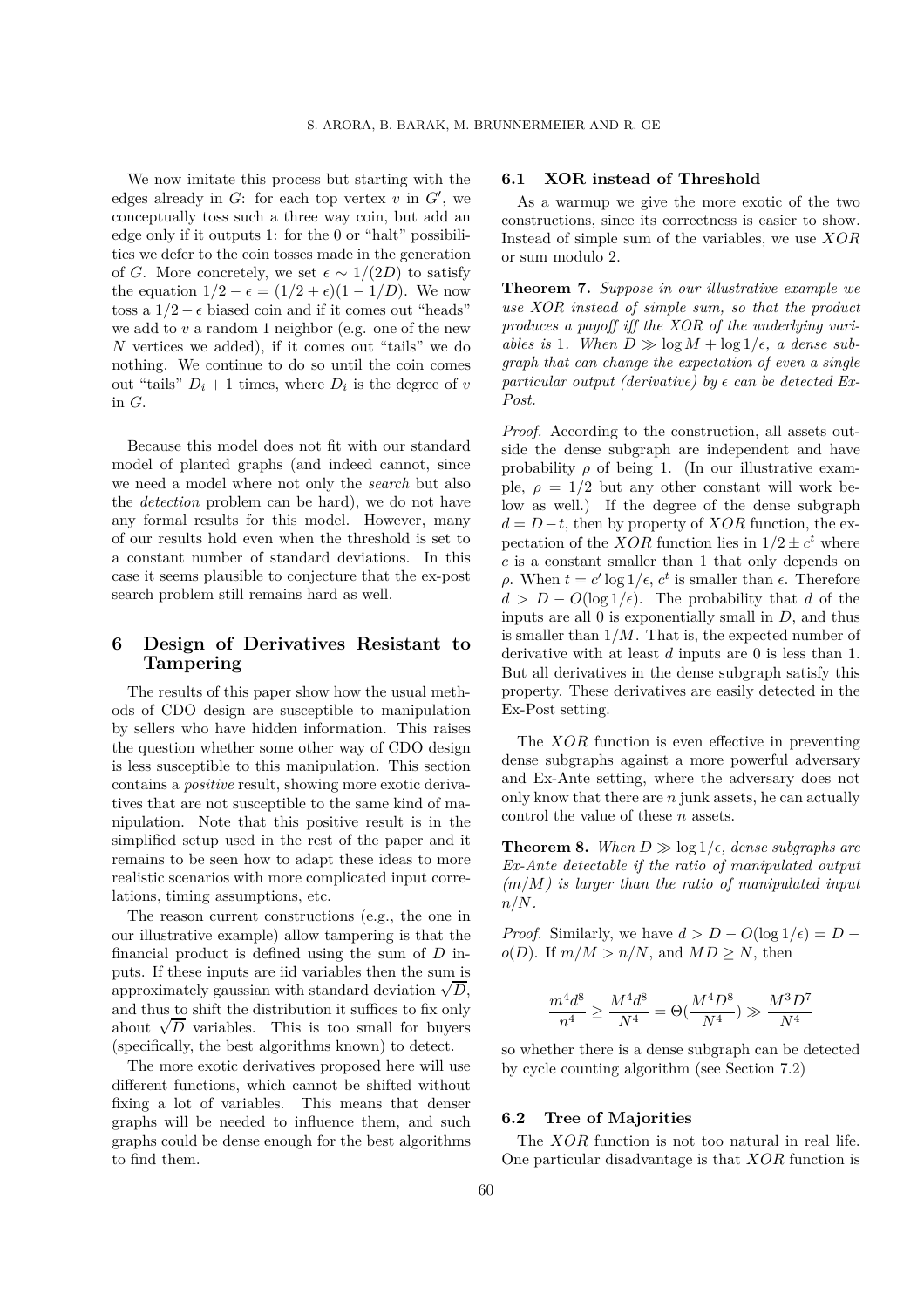not *monotone*. Buyers would probably insist upon the property that the derivative should be rise and fall with the number of assets that default, which is not true of *XOR*. Now we give a different function that is monotone but which still deters manipulation.

Let us think through the criteria that such a function must satisfy. Of course we would want the function to be more resistant to fixing a small portion of its inputs. And, the function needs to have symmetry, so that each input is treated the same as all other inputs. (We suspect that if the function is not symmetric then it makes manipulation easier.) Finally, we want the function to be *securitizable* and give a large payoff, that is, when the value of the function is 1, the sum of inputs should exceeds a certain (large) threshold, so the seller can use the payoffs of the inputs to pay for the derivative. A standard function that is monotone, symmetric and not sensitive to fixing a small portion of input is the tree of majorities (appeared in [4], [1] gave a function that is more resistant but is randomly constructed and not as "natural" as tree of majorities in economics):

**Definition 1** (Tree of Majority)**.** The function *TM<sup>k</sup>* on  $3^k$  inputs is defined recursively:

$$
TM^0(x) = x
$$

$$
TM^{k}(x_{1}, x_{2}, ..., x_{3^{k}}) = MAJ(TM^{k-1}(x_{1}, x_{2}, ..., x_{3^{k-1}}),
$$

$$
TM^{k-1}(x_{3^{k-1}+1}, ..., x_{2 \cdot 3^{k-1}}),
$$

$$
TM^{k-1}(x_{2 \cdot 3^{k-1}+1}, ..., x_{3^{k}}))
$$

In this section we assume all "normal" assets are independent and will default with probability 1/2. It's clear that  $TM^k$  is 1 with probability  $1/2$ , is monotone and has some symmetry properties. This function is also resistant to fixing  $o(2^k)$  inputs, as is shown in the following theorem:

**Theorem 9.** *Fixing any t inputs to 0, while other inputs are independent 0/1 variable with probability 1/2 of being 1, the probability that TM<sup>k</sup> is 0 is at most*  $(1 + t/2^{k})/2$ *.* 

#### *Proof.* By induction.

When  $k = 0$  the theorem is trivial.

Assume the theorem is true for  $k = n$ , when  $k = n + 1$ , since *t* inputs are fixed, let the number of fixed inputs in the 3 instances of  $TM^n$  be  $t_1, t_2, t_3$ respectively. Then  $t_1 + t_2 + t_3 = t$ . When  $t \geq 2^{n+1}$ <br>the theorem is trivially true. When any of  $t_1$ ,  $t_2$ the theorem is trivially true. When any of  $t_1$ ,  $t_2$ ,  $t_3$  is more than  $2^n$ , then it's possible to reduce it to  $2^n$  while still make sure that instance of  $TM^n$  is al- $2^n$  while still make sure that instance of  $TM^n$  is always 1. Now, the *i*-th instances of  $TM^n$  have at most  $(1+t_i/2^n)/2$  probability of being 0, so the probability

that  $TM^{n+1}$  is 0 is at most

$$
\begin{aligned}&\frac{1+\frac{t_1}{2^n}}{2}\frac{1+\frac{t_2}{2^n}}{2}+\frac{t_3}{2^n}+\frac{1-\frac{t_1}{2^n}}{2}\frac{1+\frac{t_2}{2^n}}{2}\frac{1+\frac{t_3}{2^n}}{2}\\&+\frac{1+\frac{t_1}{2^n}}{2}\frac{1-\frac{t_2}{2^n}}{2}\frac{1+\frac{t_3}{2^n}}{2}+\frac{1+\frac{t_1}{2^n}}{2}\frac{1+\frac{t_2}{2^n}}{2}\frac{1-\frac{t_3}{2^n}}{2}\\=&\frac{1}{2}+\frac{1}{4}\left(\frac{t_1}{2^n}+\frac{t_2}{2^n}+\frac{t_3}{2^n}\right)-\frac{1}{4}\frac{t_1}{2^n}\frac{t_2}{2^n}\frac{t_3}{2^n}\\&\leq&\frac{1+\frac{t}{2^n+1}}{2}\end{aligned}
$$

**Theorem 10.** *Suppose in the illustrative example the financial products pay* 1 *iff the tree function TM<sup>k</sup>* (where  $D = 3<sup>k</sup>$ ) of the *D* underlying mini-assets eval*uates to* 1*.* If  $D \gg \log^3 M$  *then any manipulation that significantly changes the expectation of even a single financial product is ex-post detectable.*

*Proof.* By the above analysis, to control the output value of *TM* function, the dense subgraph parameter needs to satisfy  $d = \Omega(D^{2/3})$ . Thus when  $D \gg \log^3 M$  this is ex-post detectable because the likelihood of *d* inputs being 0 in some financial product is so small that every such product must come from the dense subgraph.

The function *TM<sup>k</sup>* itself is not *securitizable*, because when the value of the function is 1, we are only guaranteed that  $2^k$  of the inputs are 1, and will be able to pay  $2^k$ , while the total value can be as large as  $O(3^k)$ . An easy way to fix this is to take  $F =$  $TM^k \wedge Threshold(0.4 \cdot 3^k)$ , since  $Threshold(0.4 \cdot 3^k)$ is almost always 1 in the given distribution, the function *F* acts the same as  $TM^k$ , but when  $F = 1$ , the number of ones in the input is at least  $0.4 \cdot 3^k$ , and we would be able to pay using the value of these assets.

## **7 Detecting Dense Subgraphs: Survey**

Since designers of financial derivatives can use *dense subgraphs* in their products to benefit from hidden information, it would be useful for buyers and rating agencies to actually search for such anomalies in financial products. Currently rating agencies seem to use simple agorithms based upon monte carlo simulation [20]. There is some literature on how to design derivatives, specifically, using ideas such as *combinatorial designs* [13]. However, these design criteria seem too weak.

Now we survey some other algorithms for detecting dense subgraphs, which are more or less straightforward using known algorithm design techniques. The goal is to quantify the range of dense subgraph parameters that will make the dense subgraph *are* detectable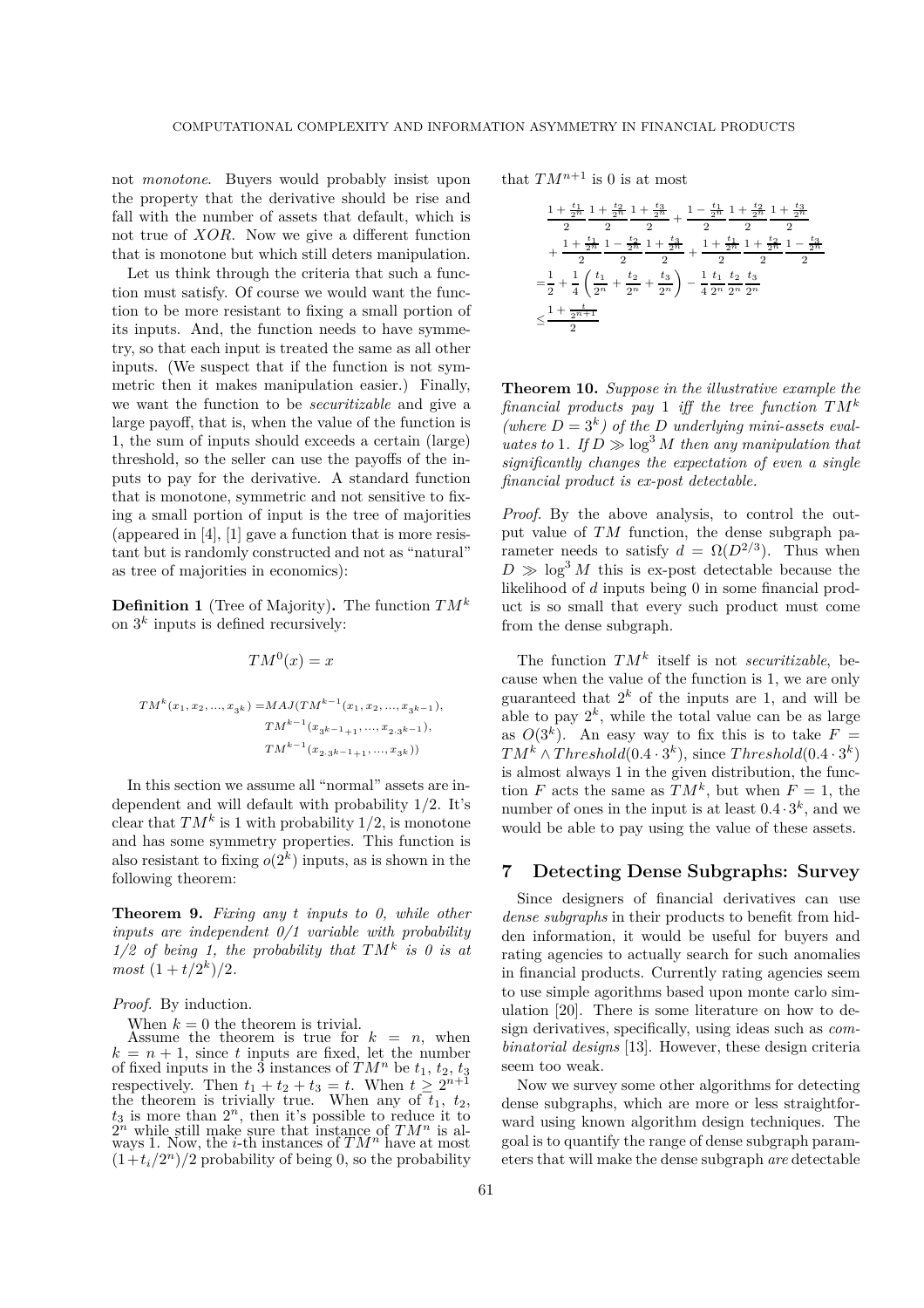using efficient algorithms. The dense subgraph parameters used in our constructions fall outside this range.

Note that the efficient algorithms given in this section require full access to the entire set of financial products sold by the seller, and thus assumes a level of transparency that currently does not exist (or would be exist only in a law enforcement setting). Absent such transparency the detection of dense subgraphs is much harder and the seller's profit from planting dense subgraphs would increase.

In this section we'll first describe several algorithms that can be used to detect dense subgraphs; then we introduce the notion of Ex-Post detection; finally we discuss the constraints the booby trap needs to satisfy.

#### **7.1 Co-Degree Distribution**

We can expect that some statistical features may have a large difference that allow us to detect this dense subgraph. The simplest statistical features are degree and co-degree of vertices. The degree of a vertex  $d(v)$  is the number of edges that are adjacent to that vertex. However, in our example, we make sure that each asset is related to the same number of derivatives and each derivative is related to the same number of assets. Therefore in both the random graph and random graph with planted dense subgraph, the degrees of vertices appear the same. The co-degree of two vertices *u* and *v*,  $cod(u, v)$  is the number of common neighbors of *u* and *v*. When  $\frac{D^2}{N} \gg 1$ , by the law of large numbers, the co-degree of any two derivatives is approximately a Gaussian distribution with mean  $D^2/N$  and standard deviation  $\sqrt{D^2/N}$ . In the dense subgraph, two derivatives are expected to have  $d^2/n$ more common neighbors than a pair of vertices outside the dense subgraph. When

$$
\frac{d^2}{n} > \sqrt{\frac{D^2 \log N}{N}},
$$

by property of Gaussian distribution we know that with high probability, the pairs with highest co-degree will all be the pairs of vertices from the dense subgraph. Therefore by computing the co-degree of every pair of derivatives and take the largest ones we can find the dense subgraph.

## **7.2 Cycle Counting**

Besides degree and co-degree, one of the features we can use is the number of appearance of certain "structure" in the graph. For example, the number of length 2*k* cycles, where *k* is a constant, can be used in distinguishing graph with dense subgraph. In particular, counting the number of length 4 cycles can distinguish between graphs with dense subgraph or truly random graphs in some parameters.

For simplicity we assume the following distributions for random graphs. The distribution  $\hat{\mathcal{R}}$  is a random bipartite graph with *M* top vertices and *N* bottom vertices and each edge is chosen independently with probability  $D/N$ . The distribution  $\mathcal D$  is a random bipartite graph with *M* top vertices and *N* bottom vertices, there is a random subset *S* of bottom vertices and a random subset *T* of top vertices,  $|S| = n$ and  $|T| = m$ . Edges incident with vertices outside *T* are chosen independently with probability *D/N*. Edges between *S* and *T* are chosen with probability *d/n*. Edges incident to *T* but not *S* are chosen with probability  $D - d/(N - n)$ .

Let  $\alpha$  be a length 4 cycle, then  $X_{\alpha}$  is the indicator variable for this cycle (that is,  $X_\alpha = 1$  if the cycle exists and 0 otherwise). Throughout the computation we will use the approximation  $M - c \sim M$  where *c* is a small constant. Let *R* be the number of length 4 cycles in  $\hat{\mathcal{R}}$ , then  $R = \sum_{\alpha} X_{\alpha}$ .

$$
E[R] = \sum_{\alpha} E[X_{\alpha}] = \frac{M^2}{2} \frac{N^2}{2} \left(\frac{D}{N}\right)^4 = \frac{M^2 D^4}{4N^2}
$$

The variance of *R* is

$$
Var[R] = E[R2] - E[R]2 = \sum_{\alpha,\beta} (E[X_{\alpha}X_{\beta}] - (D/N)^{8})
$$

Since each  $E[X_\alpha X_\beta]$  is at least  $(D/N)^8$ , this is lower bounded by  $\sum_{(\alpha,\beta)\in H} (E[X_{\alpha}X_{\beta}]- (D/N)^{8})$  for any set  $H$ . It's easy to check that the dominating term comes *H*. It's easy to check that the dominating term comes from the set *H* where  $\alpha$  and  $\beta$  shares a single edge.  $|H| = M^3 N^3/4$ , and for each  $(\alpha, \beta) \in H$ ,  $E[X_\alpha X_\beta] =$  $(D/N)^7$ . Therefore Var $[R] = \Omega(M^3D^7/N^4)$ . By considering cycles that share more edges we can see that the terms they introduce to  $Var[R]$  are all smaller, so  $Var[R] = \Theta(M^3D^7/N^4).$ 

For  $\hat{\mathcal{D}}$ , when the two top vertices of  $\alpha$  are all outside  $T E[X_\alpha] = (D/N)^4$ ; when one of the vertices is inside *T* the average value for  $E[X_\alpha]$  is still  $(D/N)^4$  (this can be checked by enumerating the two bottom vertices); when two top vertices are all in *T* the average value for  $E[X_\alpha]$  is roughly  $d^4/n^2N^2$ . Let *Y* be the number of 4-cycles in  $\hat{\mathcal{D}}$ , then

$$
E[Y] - E[R] \approx \frac{m^2}{2} \frac{N^2}{2} \frac{d^4}{n^2 N^2} = \frac{m^2 d^4}{4n^2}
$$

That is, when  $m^4d^8/n^4 \gg \text{Var}[R] = \Theta(M^3D^7/N^4)$ , by counting length 4 cycles the two distributions  $\hat{\mathcal{R}}$ and  $\hat{\mathcal{D}}$  can be distinguished.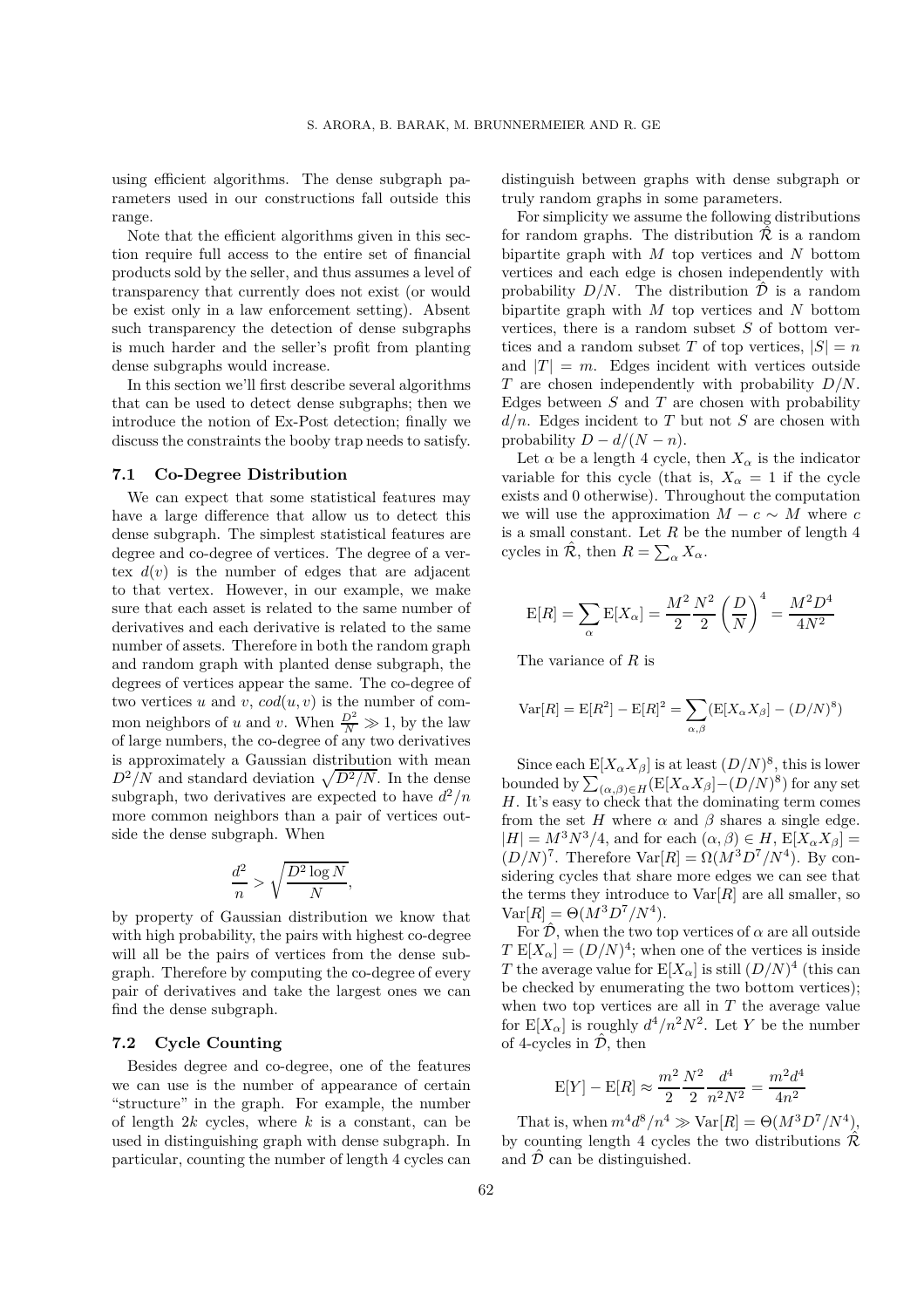# **7.3 Semi-definite Programming**

Semi-definite programming (SDP) is a powerful tool to approximate quantities we do not know how to compute. Consider the densest bipartite subgraph problem: given a bipartite graph with *N* vertices on the left side and *M* vertices on the right side, find a set of *n* vertices from left side and *m* vertices on the right side, such that the number of edges between them is maximized. Clearly if we can solve this problem we would be able to see whether there's a dense subgraph in the graph. Because the dense subgraph is much denser than average, we can distinguish a random graph with one with dense subgraph even if we can approximate the densest subgraph problem to some ratio.

Using SDP, we can compute a value  $v_{SDP}$  that is no smaller than the number of edges in the densest subgraph. Using a simple extension of the SDP from  $[6]$ , for random graph,  $v_{SDP}$  is of order  $\Theta(\sqrt{Dmn})$ . If the number of edges in the dense subgraph (*md*) is larger than this (which means  $m \gg n$ ), then since the SDP value of the graph with dense subgraph is at least *md*, the SDP algorithm can be used to distinguish the two situations.

## **7.4 Log Density**

In [6] Charikar et al. purposed a new algorithm to detect dense subgraphs. A central concept in their algorithm is *log*-density. The *log*-density of a graph is the ratio between logarithm of average degree and the logarithm of number of vertices. When the planted dense subgraph has higher *log*-density than the whole graph, their algorithm can detect the dense subgraph in polynomial time. Although their algorithm does not directly extend to the bipartite case, for safety we assume that  $\log d / \log m < \log D / \log M$ and  $\log d / \log n < \log D / \log N$ .

## **8 Conclusions**

This paper has argued that computational complexity has a role to play in understanding finance, because (a) sheer number of assets, financial products etc. makes asymptotic analysis relevant (b) economic actors have an incentive to make use of this sheer amount of information to *hide* their self-interested actions.

Most analysis of the current financial crisis blames the use of "faulty models" in pricing derivatives rather than computational complexity and we do not dispute that effect. Coval et al. [8] give a readable account of this "modelling error", and point out that buyer practices (and in particular the algorithms used by rating agencies [20]) do not involve bounding the lemon cost

or doing any kind of sensitivity analysis of the derivative other than running Monte-Carlo simulations on a few industry-standard distributions such as the Gaussian copula. (See also [7].)

However, this raises the question whether a more precise model would insulate the market from future problems. Our results can be seen as some cause of concern, even though they are clearly only a first step (simple model, asymptotic analysis, etc.). The lemon problem clearly exists in real life (e.g., "no documentation mortgages"), and there will always be a discrepancy between the buyer's "model" of the assets and the true valuation. Since we exhibit the computational intractability of pricing even when the input model is known  $(N - n)$  independent assets and  $n$  junk assets), one fears that such pricing problems will not go away even with better models. If anything, the pricing problem should only get harder for more complicated models. (Our few positive results in Section 6 raise the hope that it may be possible to circumvent at least the tampering problem with better design.) In any case, we feel that from now on computational complexity should be explicitly accounted for in the design and trade of derivatives.

Several questions suggest themselves.

- 1. Is it possible to prove even *stronger* negative results, either in terms of the underlying hard problem, or the quantitative estimate of the lemon cost? In our model, solving some version of densest subgraph is necessary and sufficient for detecting tampering. But possibly by considering more lifelike features such as *timing* conditions on mortgage payments, or more complex input distributions, one can embed an even more wellknown hard problem. Similarly, it is possible that the lemon costs for say tranched CDOs are higher than we have estimated.
- 2. Is it possible to give classes of derivatives (say, by identifying suitable parameter choices) where the cost of complexity goes away, including in more lifelike scenarios? This would probably involve a full characterization of all possible tamperings of the derivative, and showing that they can be detected.
- 3. If the previous quest proves difficult, try to prove that it is impossible. This would involve an axiomatic characterization of the goals of securitization, and showing that no derivative meets those goals in a way that is tamper-proof.

# **Acknowledgments**

We thank Moses Charikar for sharing with us the results from the manuscript [6].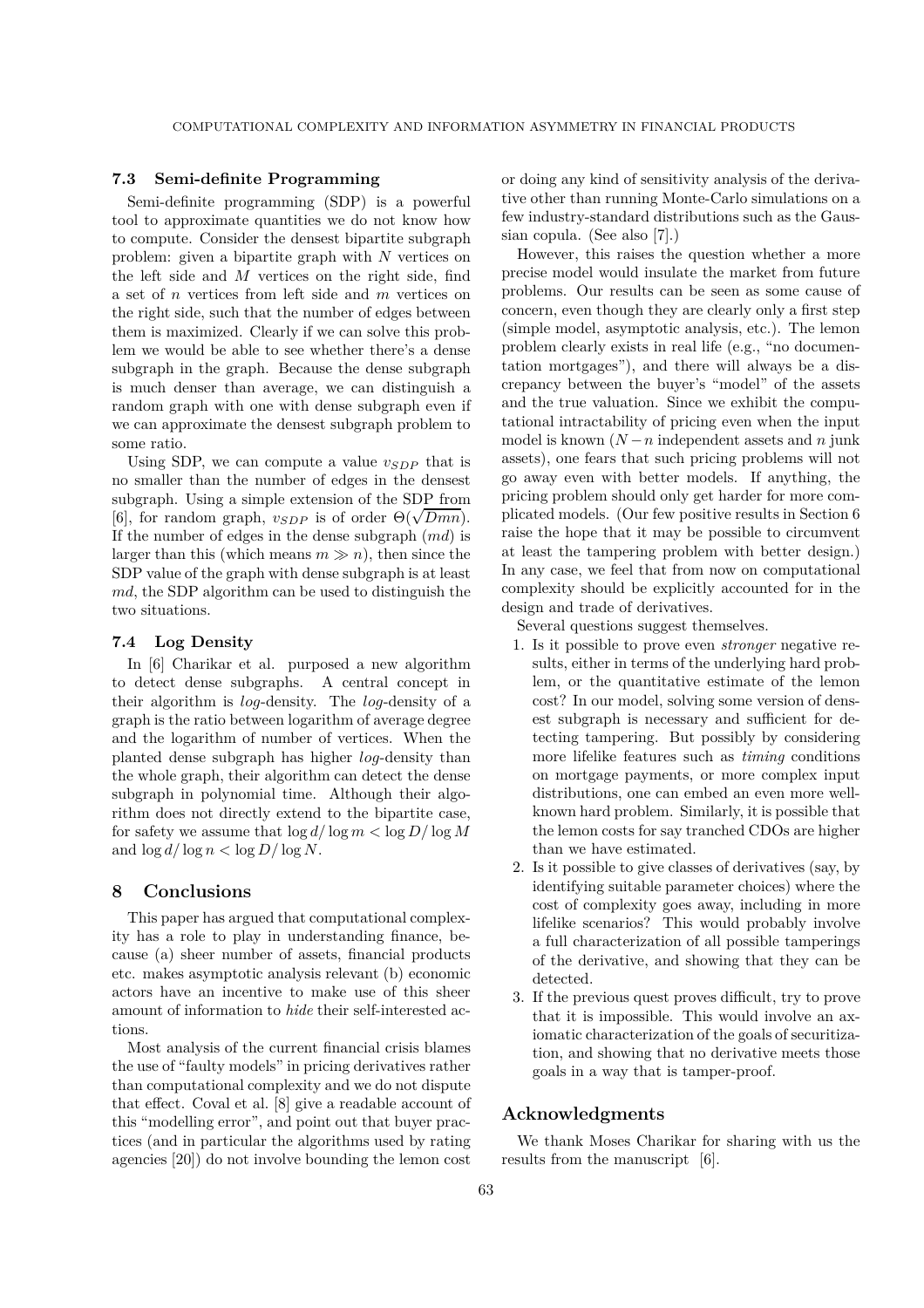# **References**

- [1] M. Ajtai and N. Linial. The influence of large coalitions. *Combinatorica*, 13(2):129–145, 1993.
- [2] G. Akerlof. The market for "lemons": quality uncertainty and the market mechanism. *The quarterly journal of economics*, pages 488–500, 1970.
- [3] B. Applebaum, B. Barak, and A. Wigderson. Public key cryptography from different assumptions. Available from the authors' web pages. Preliminary version as cryptology eprint report 2008/335 by Barak and Wigderson., 2009.
- [4] M. Ben-Or and N. Linial. Collective coin flipping. *Randomness and Computation(S. Micali ed.)*, pages 91–115, 1990.
- [5] A. Bernardo and B. Cornell. The valuation of complex derivatives by major investment firms: Empirical evidence. *Journal of Finance*, pages 785–798, 1997.
- [6] A. Bhaskara, M. Charikar, E. Chlamtac, U. Feige, and A. Vijayaraghavan. Detecting high log-density: An  $o(n^{1/4})$ -approximation for densest k-subgraph. Manuscript in preparation, 2009.
- [7] M. Brunnermeier. Deciphering the 2007-08 liquidity and credit crunch. *Journal of Economic Perspectives*, 23(1):77–100, 2008.
- [8] J. Coval, J. Jurek, and E. Stafford. The economics of structured finance. *Journal of Economic Perspectives*, 23(1):3–25, 2009.
- [9] P. DeMarzo. The pooling and tranching of securities: A model of informed intermediation. *Review of Financial Studies*, 18(1):1–35, 2005.
- [10] I. Dinur and S. Safra. On the hardness of approximating label cover. *Electronic Colloquium on Computational Complexity (ECCC)*, 6(15), 1999.
- [11] D. Duffie. Innovations in credit risk transfer: implications for financial stability. *BIS Working Papers*, 2007.
- [12] U. Feige, D. Peleg, and G. Kortsarz. The dense k-subgraph problem. *Algorithmica*, 29(3):410–421, 2001.
- [13] P. Flener, J. Pearson, L. G. Reyna, and O. Sivertsson. Design of financial cdo squared transactions using constraint programming. *Constraints*, 12(2):179– 205, 2007.
- [14] G. Gigerenzer, R. Selten, and eds. *Bounded rationality : the adaptive toolbox*. MIT Press, 2002.
- [15] S. Khot. Ruling out PTAS for graph min-bisection, densest subgraph and bipartite clique. In *FOCS*, pages 136–145, 2004.
- [16] R. McDonald. *Derivatives markets*. Addison-Wesley Reading, MA, 2003.
- [17] C. Mounfield. *Synthetic CDOs: Modelling, Valuation and Risk Management*. Cambridge Univ Pr, 2008.
- [18] C. H. Papadimitriou and M. Yannakakis. Optimization, approximation, and complexity classes. *J. Comput. Syst. Sci.*, 43(3):425–440, 1991.
- [19] R. Raz. A parallel repetition theorem. In *STOC*, pages 447–456, 1995.

[20] M. Whelton and M. Adelson. *CDOs-squared demystified*. Nomura Securities, February 2005.

# **A Maximizing Profit in Binary CDO Setting**

We provide a more complete analysis than the one in Section 5 of the full optimization problem for the seller. Recall that his profit is given by  $V' \cdot \sum_{i=1}^{M} \Phi(\frac{t_i-b}{2\delta})$ , yet at the same time he is not al-<br>lowed to put too many edges into the cluster (otherlowed to put too many edges into the cluster (otherwise this dense subgraph can be detected). We abstract this as an optimization problem (let  $\frac{b}{2\delta} = a$ ,  $x_i - t_i/2\delta$ ).  $x_i = t_i/2\delta$ :

$$
\max \qquad \sum_{i=1}^{M} \Phi(x_i - a)
$$
\n
$$
\text{subject to} \qquad \sum_{i=1}^{M} x_i = C
$$
\n
$$
x_i \geq 0
$$

As argued in Section 5, each *x<sup>i</sup>* should either be 0 or greater than *a*, so it's safe to subtract  $M\Phi(-a)$  from the objective function. Now the sum of  $x_i$ 's are fixed, and we want to maximize the sum of  $\Phi(x_i - a)$  –  $\Phi(-a)$ , clearly the best thing to do is to maximize the ratio between  $\Phi(x_i - a) - \Phi(-a)$  and  $x_i$ . Let  $y = \Phi(x-a) - \Phi(-a)$ , the *x* that maximize  $y/x$  is the point that satisfies  $y = x \cdot y'(x)$ , that is

$$
\Phi(x-a) - \Phi(-a) = x \frac{e^{-\frac{(x-a)^2}{2}}}{\sqrt{2\pi}},
$$

when  $x \ge a + 3 + \sqrt{4 \log a}$ , *LHS*  $\approx 1$ , *RHS* < 1 (when *a* is large this is bounded by  $\sqrt{4 \log a}$  term, when  $a$  is small this is bounded by 3, the constants are not carefully chosen but they are large enough), so the solution cannot be in this range. When *a* is a constant, the solution *x* lies between *a* and  $a+3+\sqrt{4 \log a}$ . Therefore, when *a* us a constant, the best thing to do is to set all non-zero  $x_i$ 's to a value not much larger than *a*, in the bipartite graph representation this is just planting a dense subgraph where each derivatives have  $O(\sqrt{D})$  edges.

#### **B Constraints for Parameters**

In order to avoid detection and satisfy the requirement of making profit, the parameters for dense subgraph need to be carefully chosen. Here we give a list of constraints that need to be satisfied by the parameters in different models.